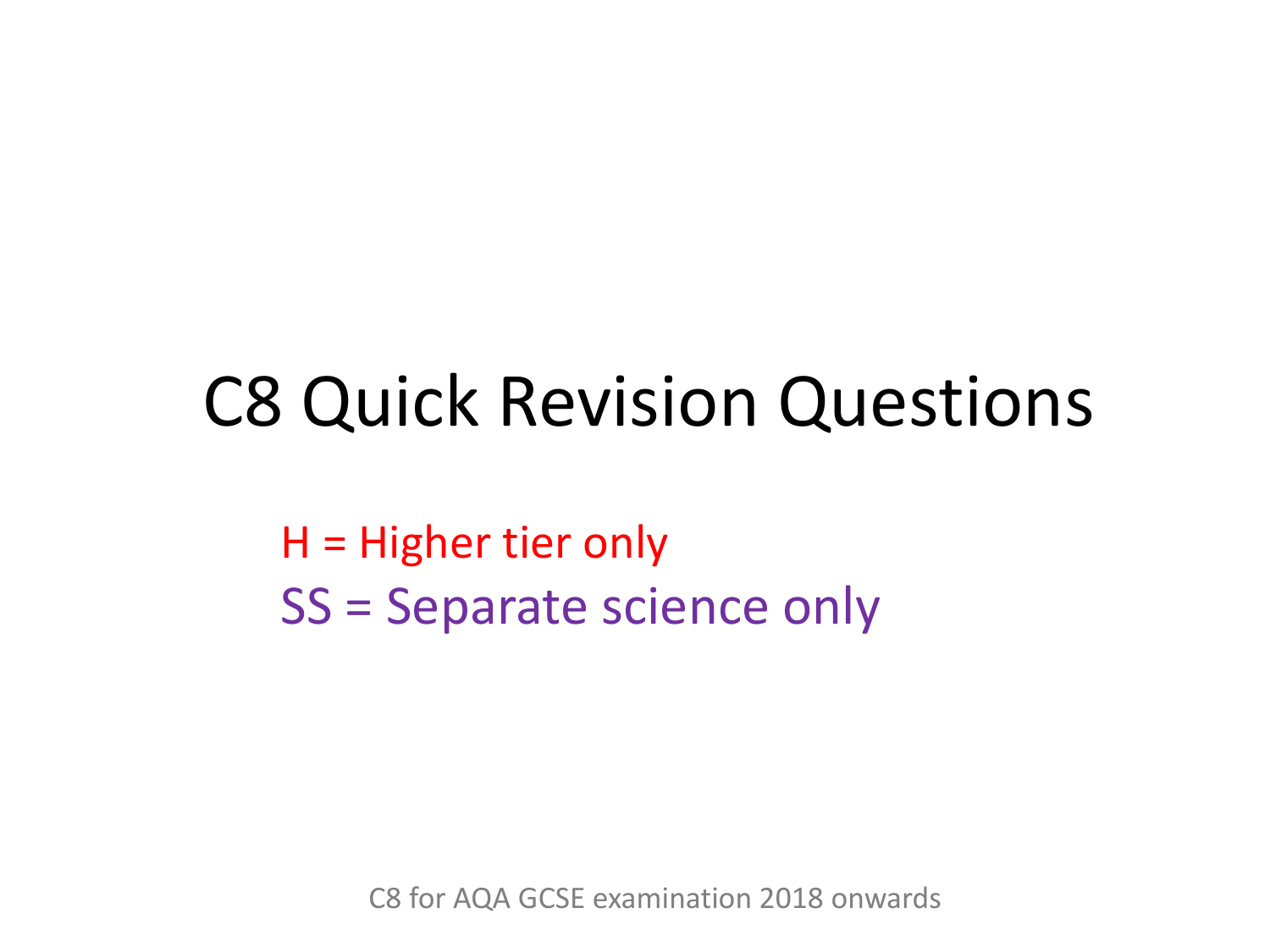#### Question 1 .... of 50

State some processes of physical separation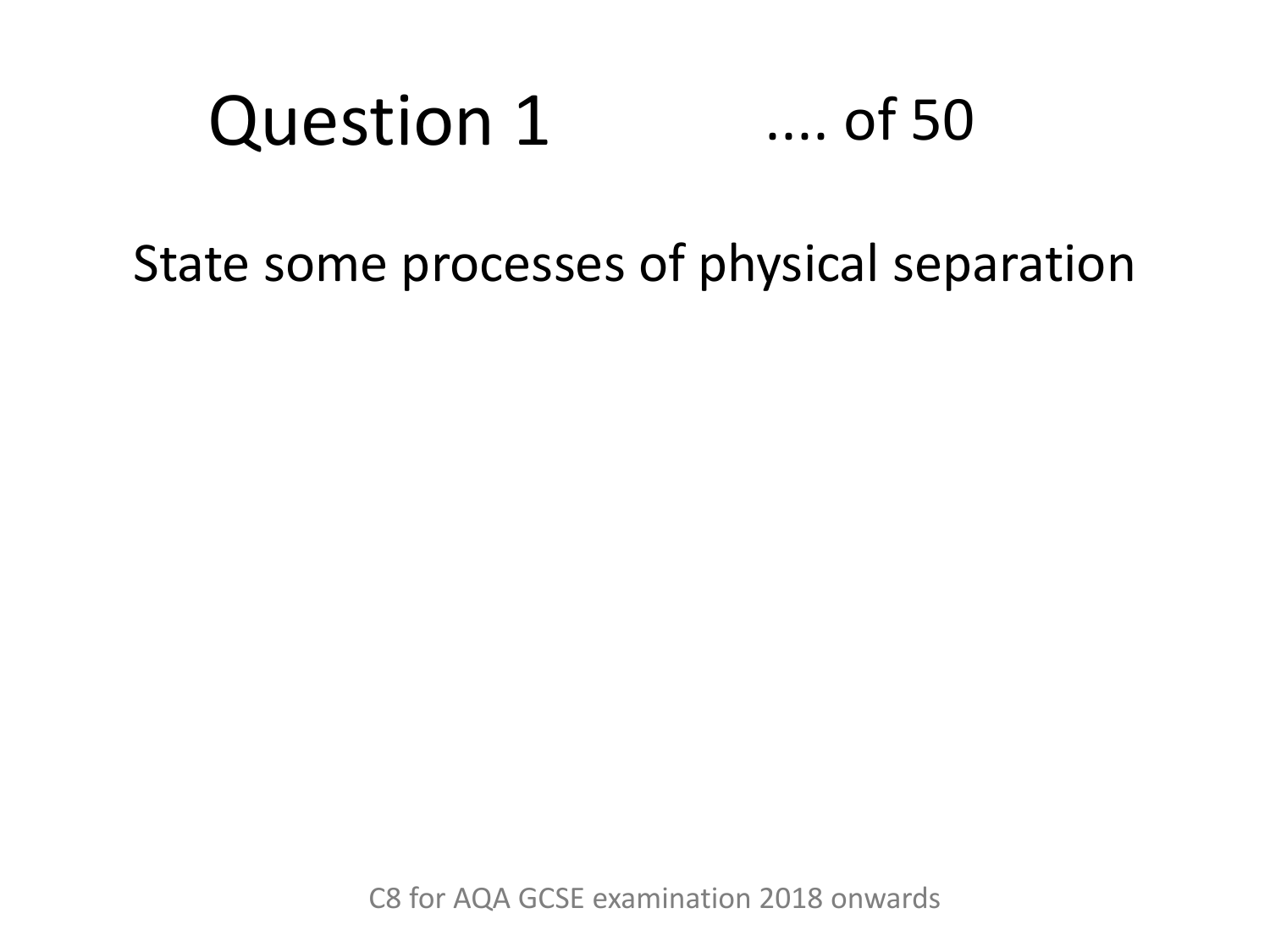# Answer 1 .... of 50

- Filtering •
	- **Crystallise**
- Distillation
- Fractional distillation
- Chromatography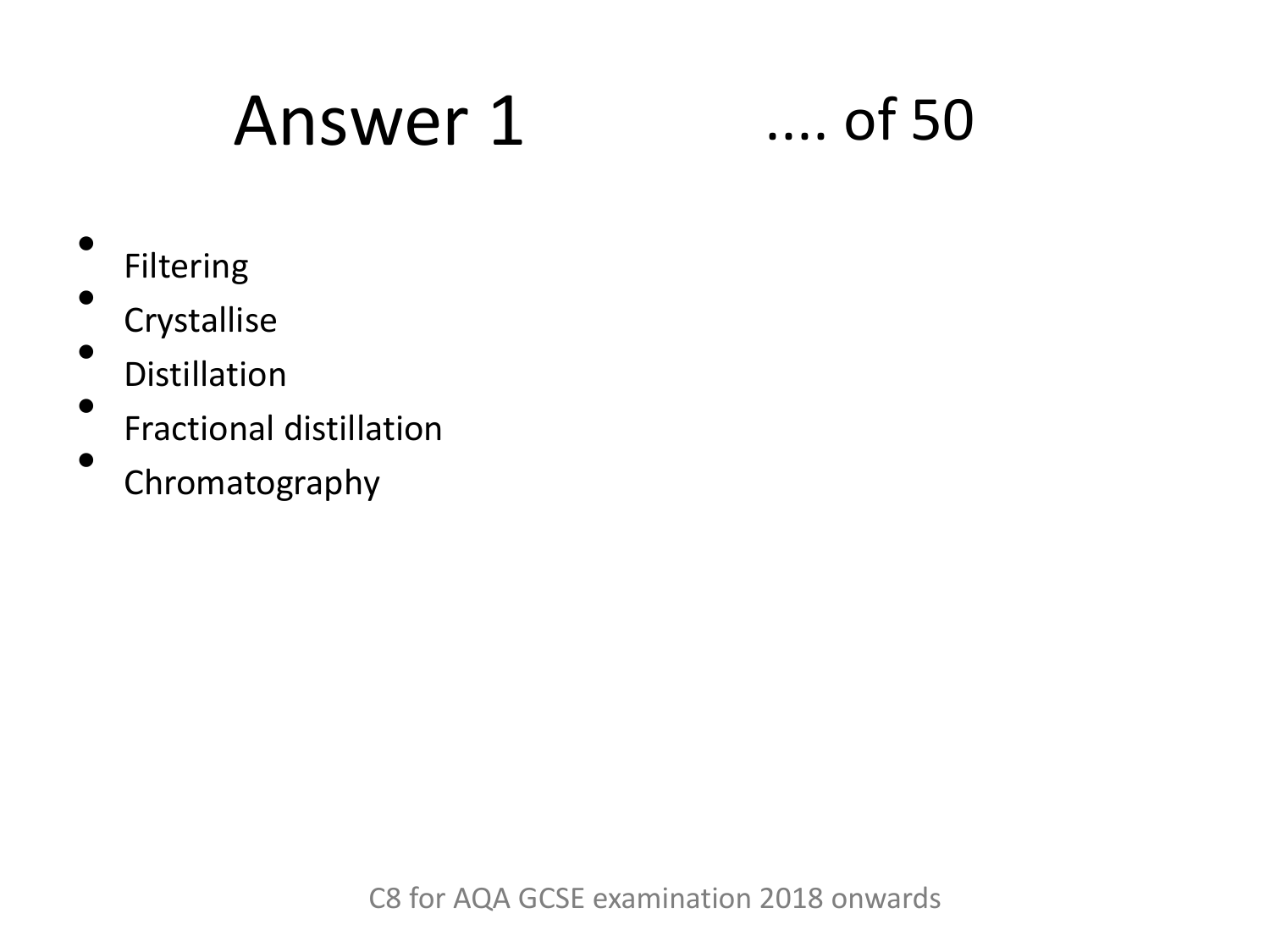### Question 2 .... of 50

### Which has the higher boiling point, an impure or pure substance?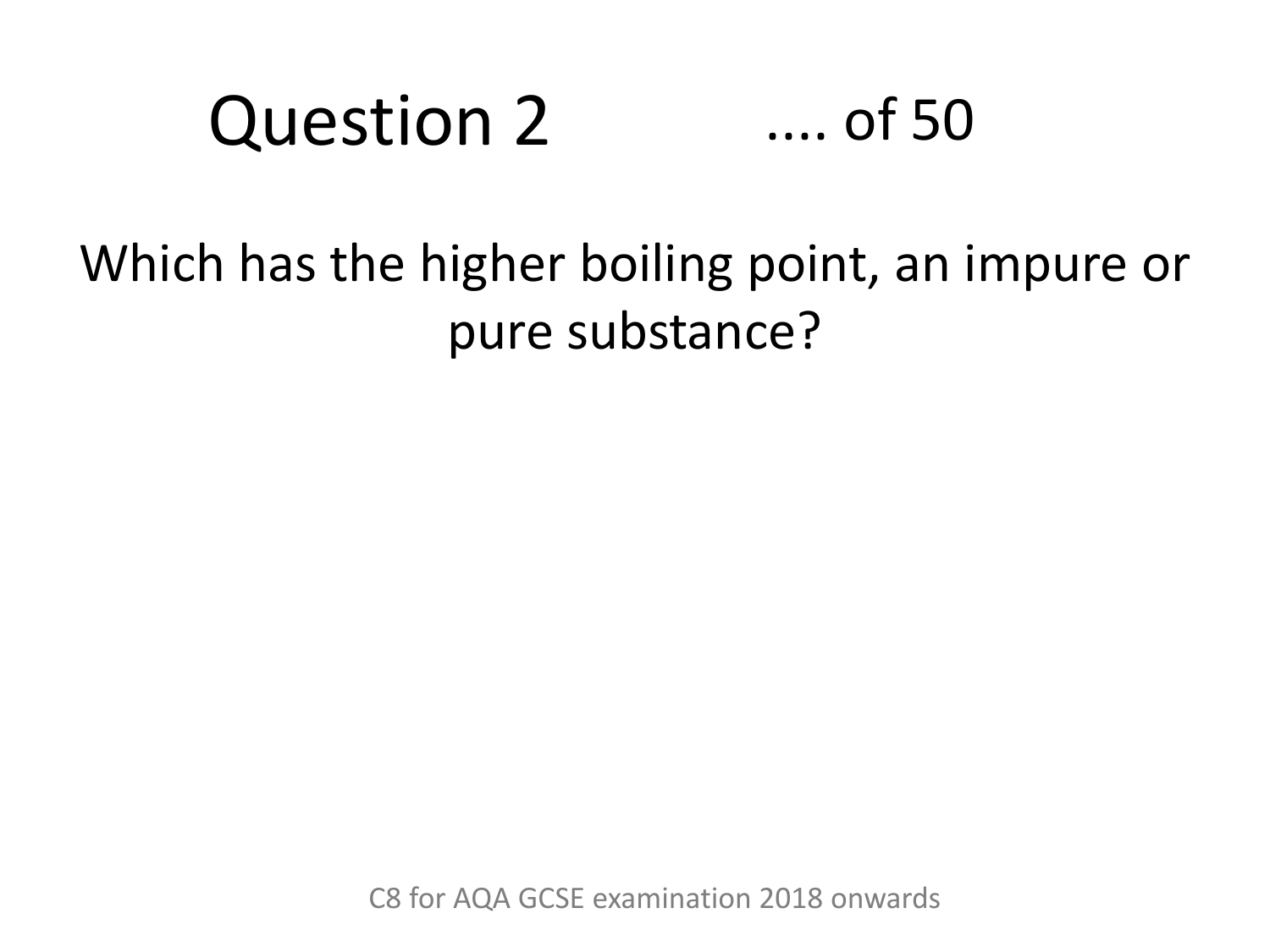# Answer 2 .... of 50

Impure substances have a higher boiling point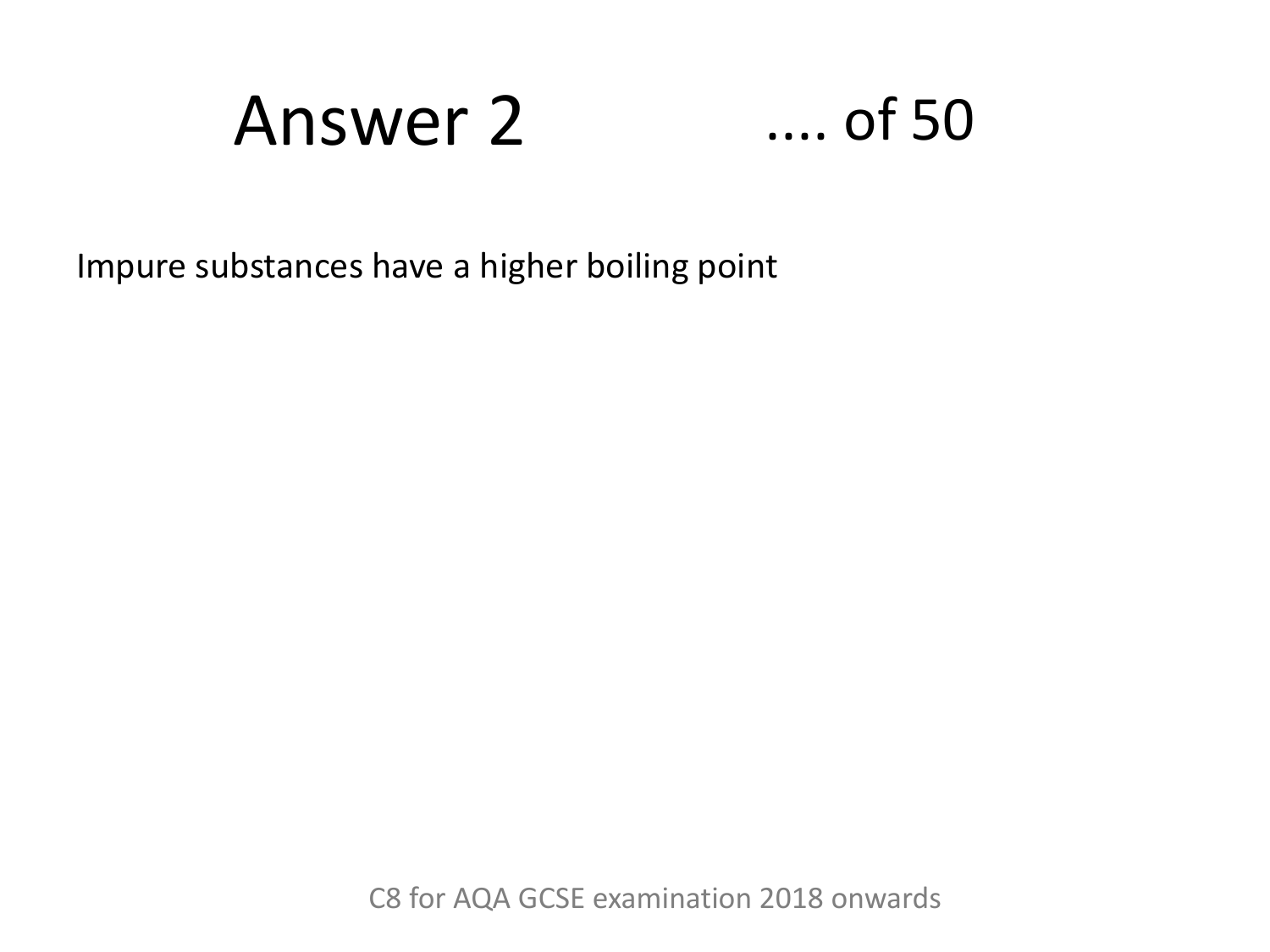### Question 3 .... of 50

Describe the melting point of an impure substance when compared to a pure substance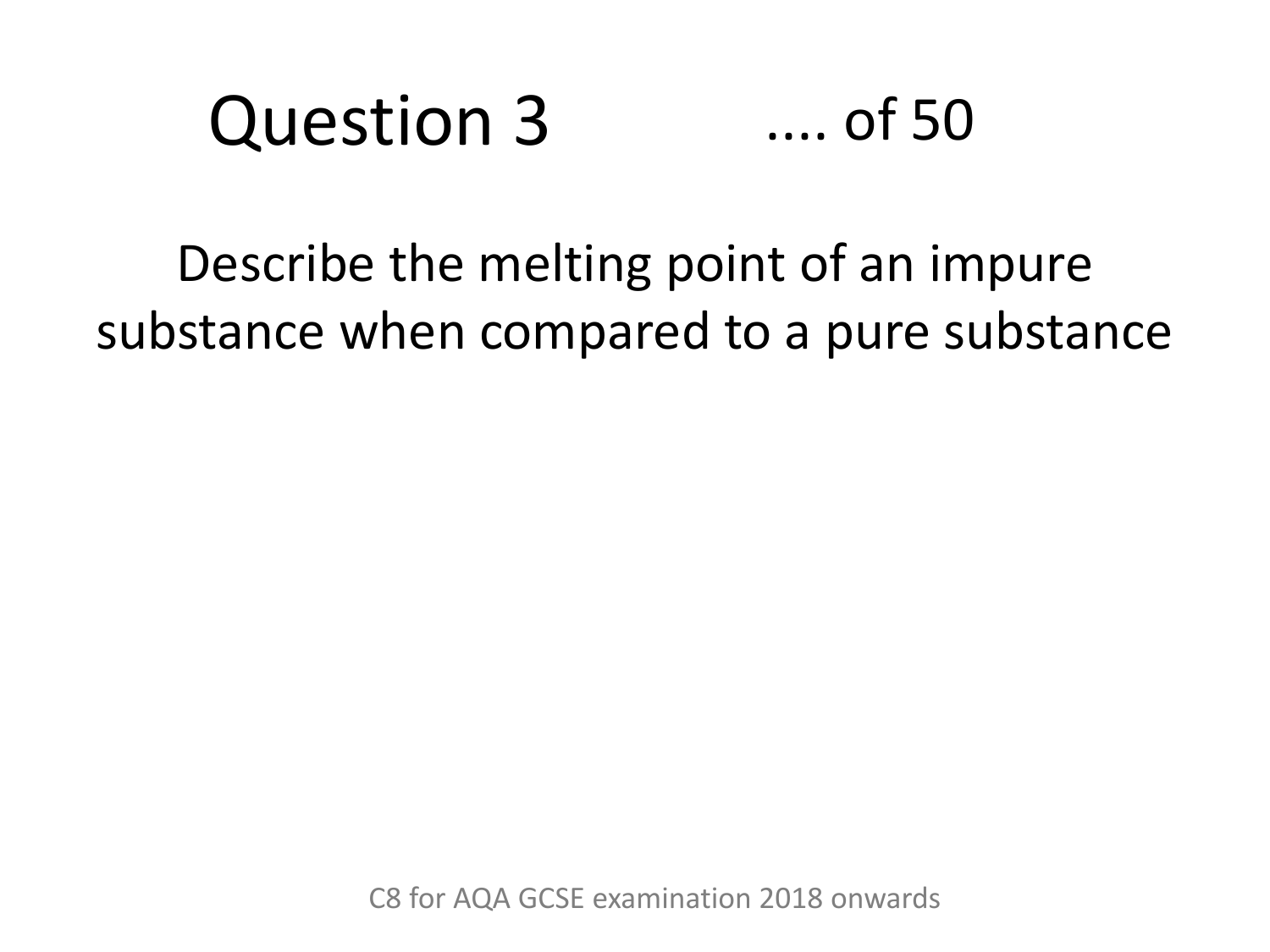# Answer 3 .... of 50

Impure substances have a lower melting point over a broader range of temperatures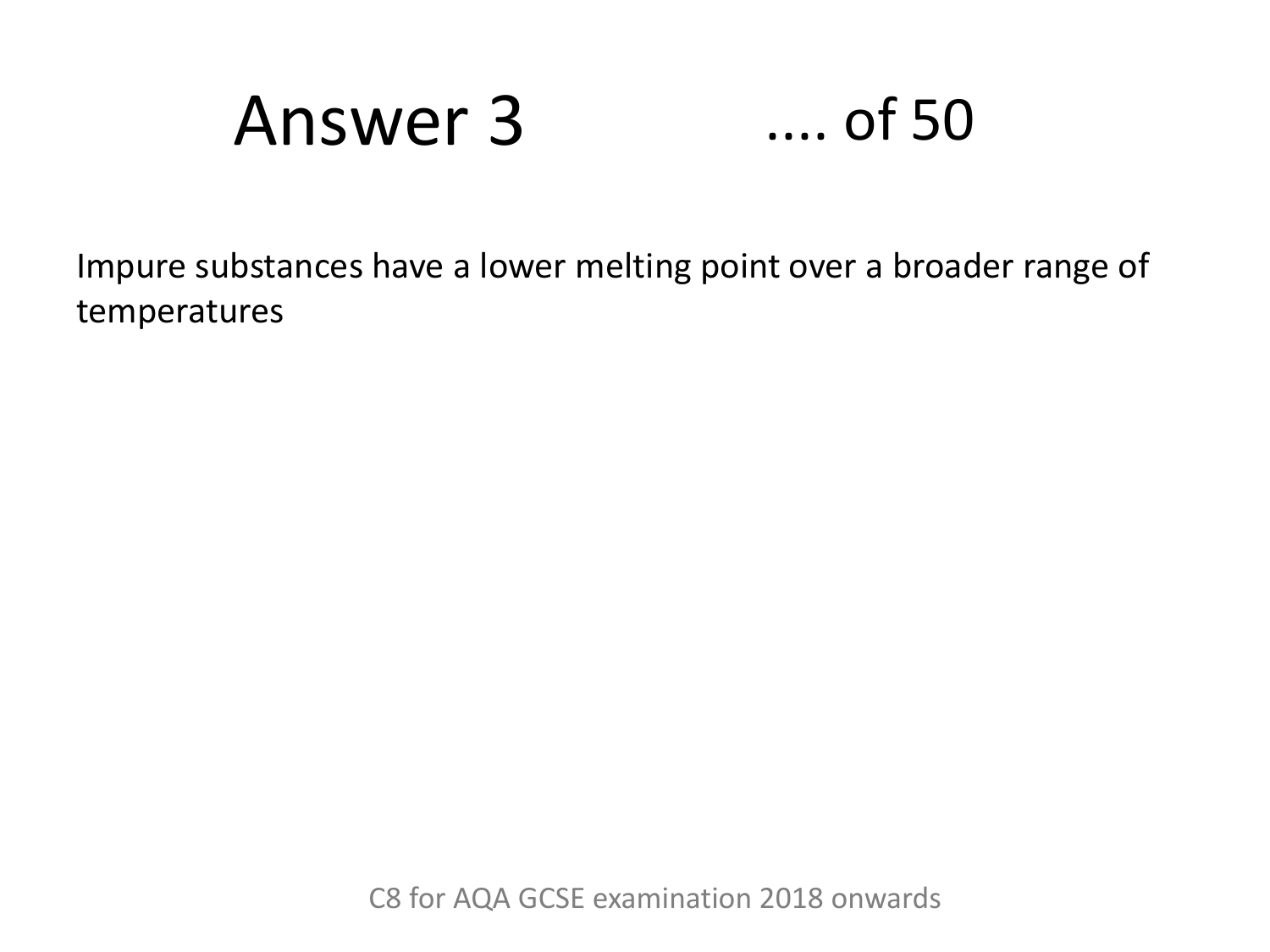



Define formulation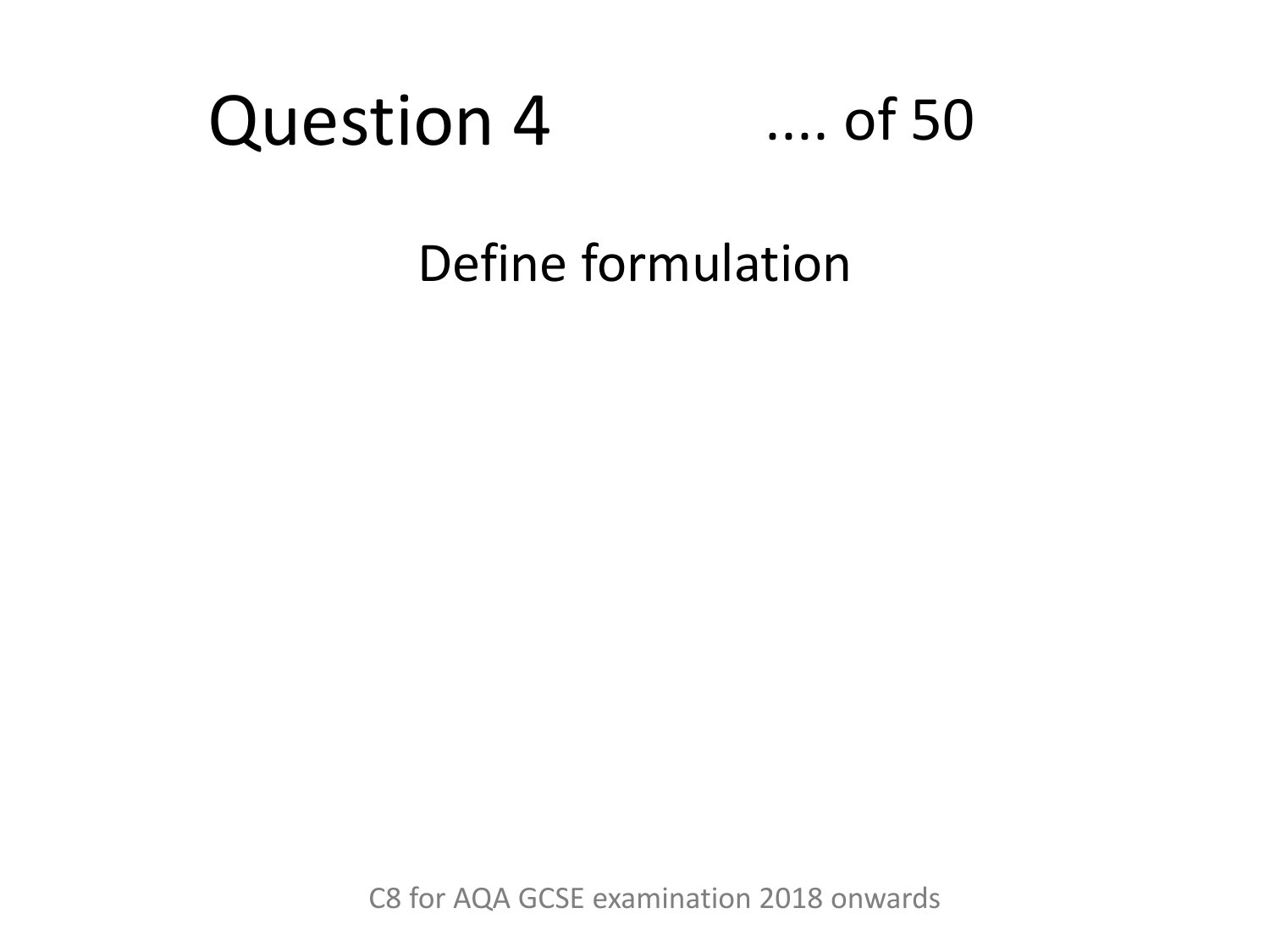Answer 4 .... of 50



A mixture that has been designed as a useful product.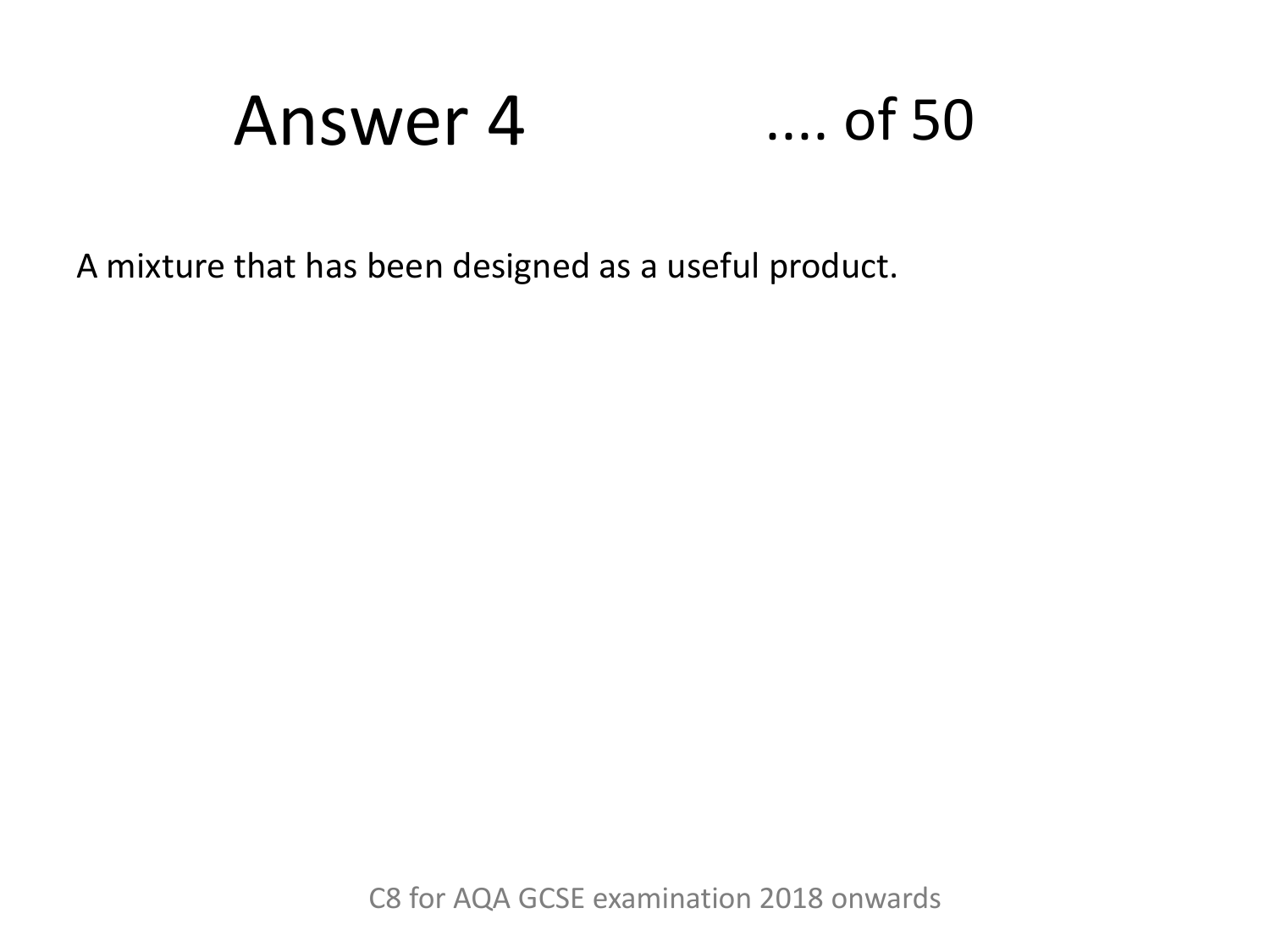### Question 5 .... of 50

## What is the equation to calculate the R<sub>f</sub> values in chromatography?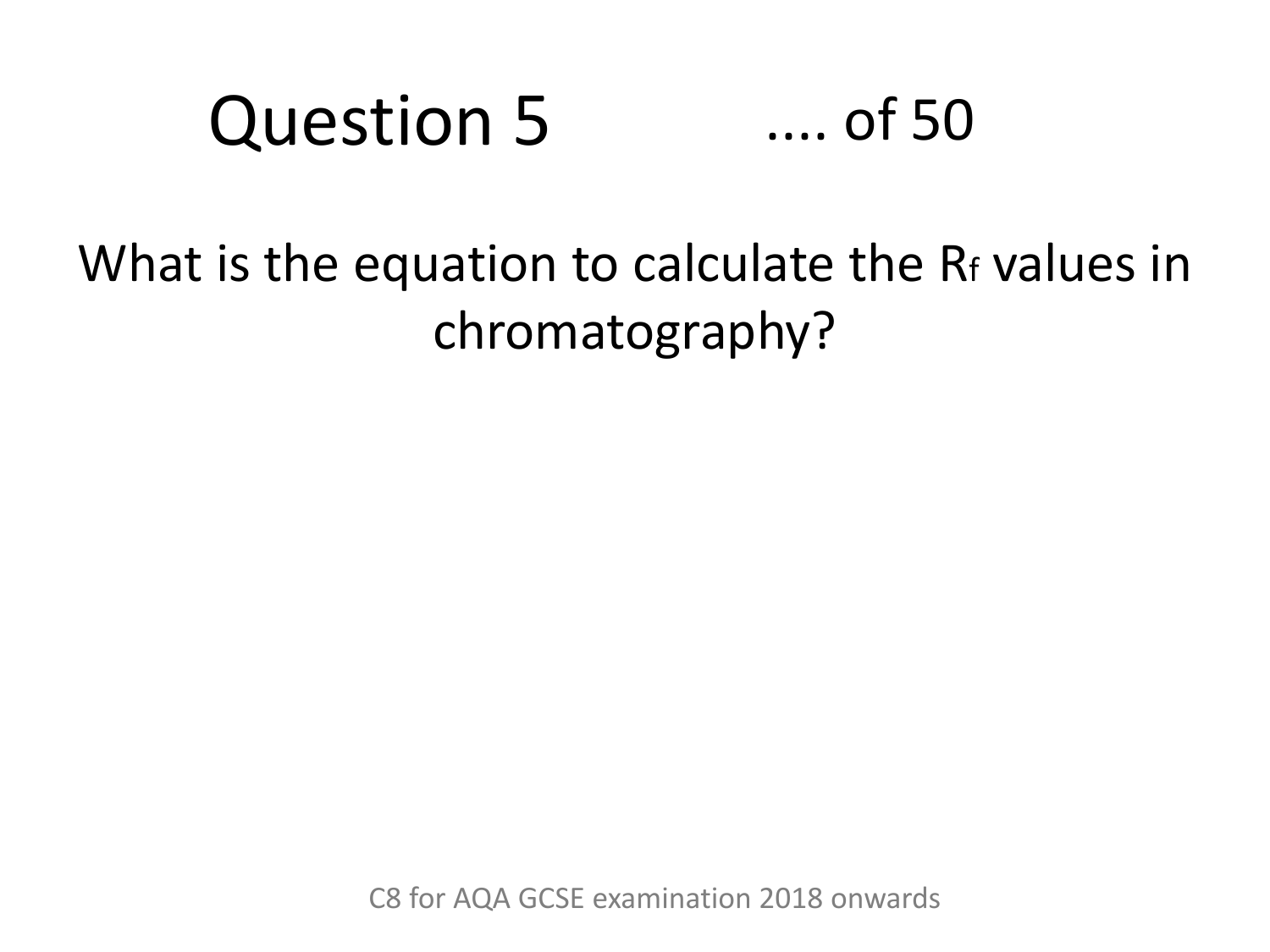# Answer 5 .... of 50

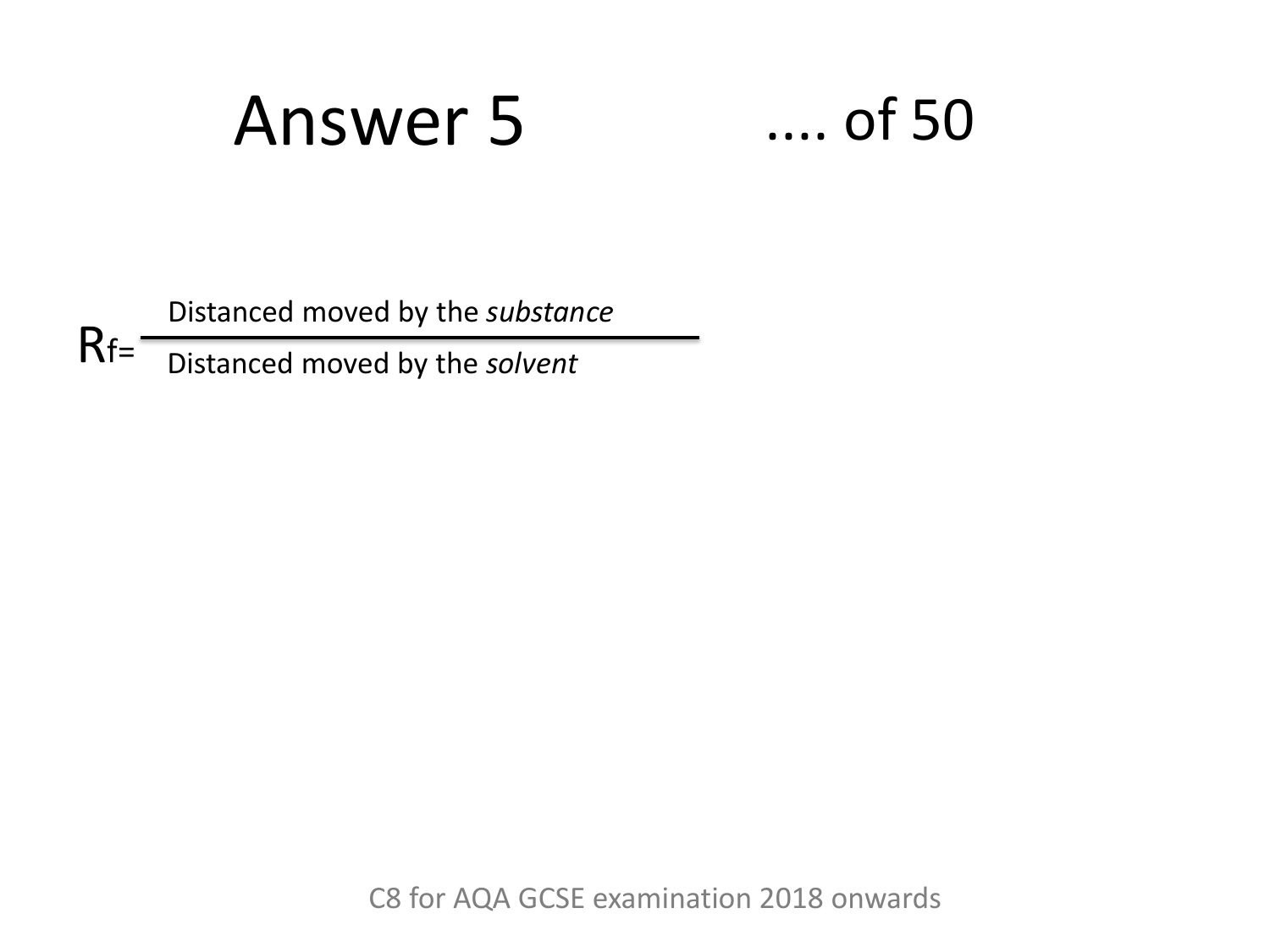#### Question 6 .... of 50

### Describe the test for hydrogen gas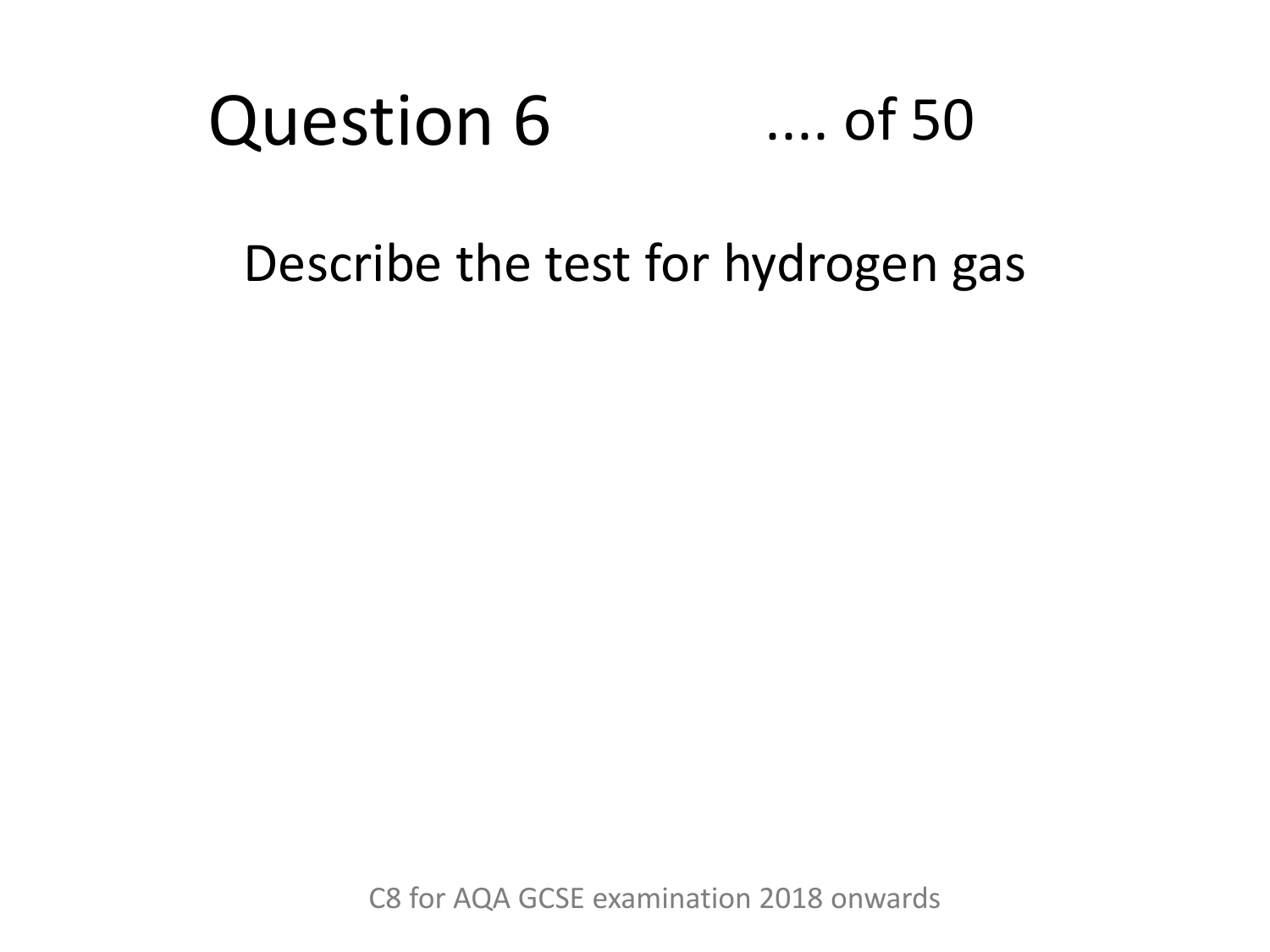# Answer 6 .... of 50

Holding a lit splint at the open end of the test tube. The hydrogen will burn and release a rapid 'pop' noise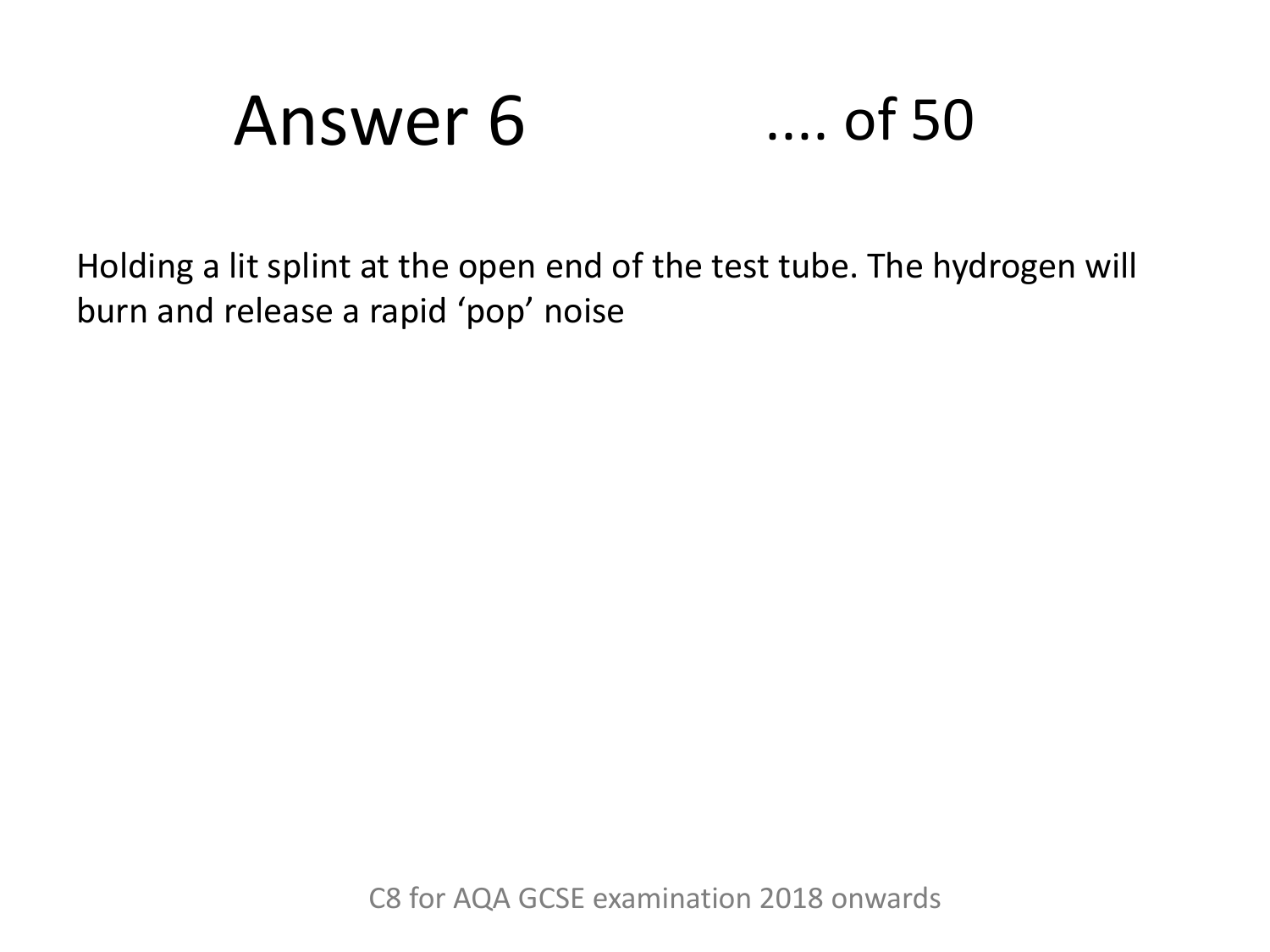#### Question 7 .... of 50

### Describe the test for oxygen gas.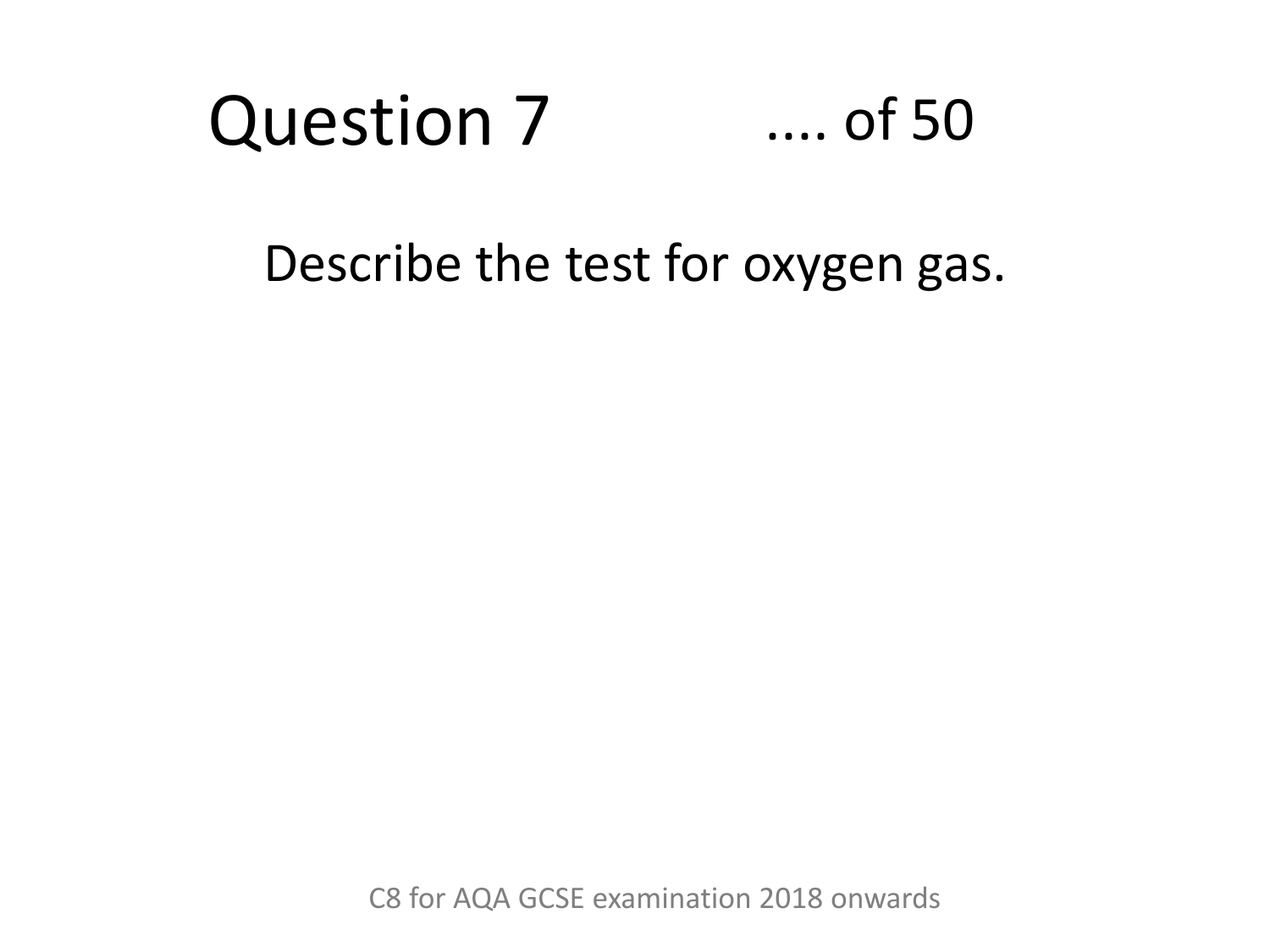Answer 7

## $\dots$  of 50

Place a glowing splint at the open end of the test tube. The splint should reignite.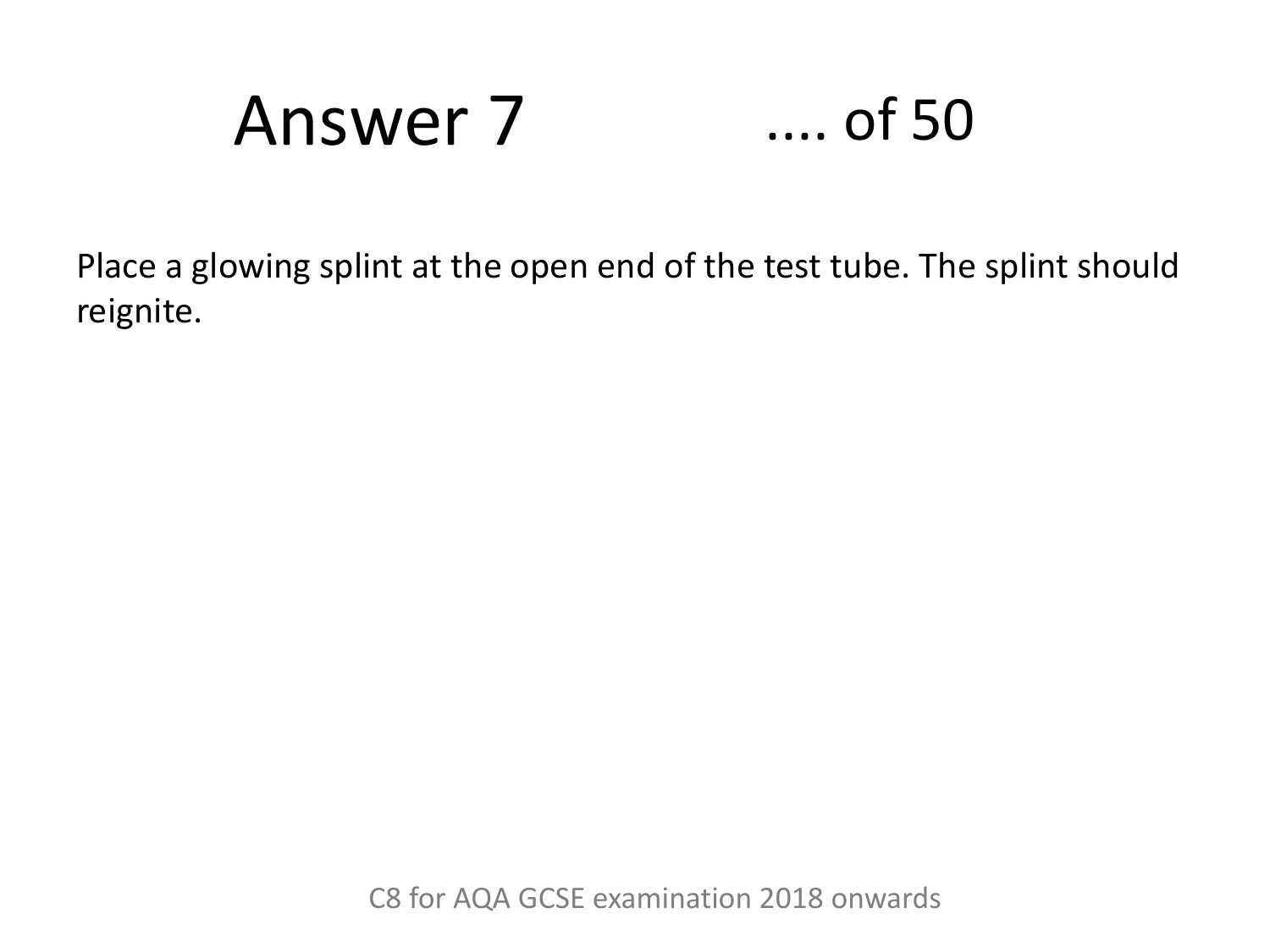#### Question 8 .... of 50

### Limewater is a common name for what substance?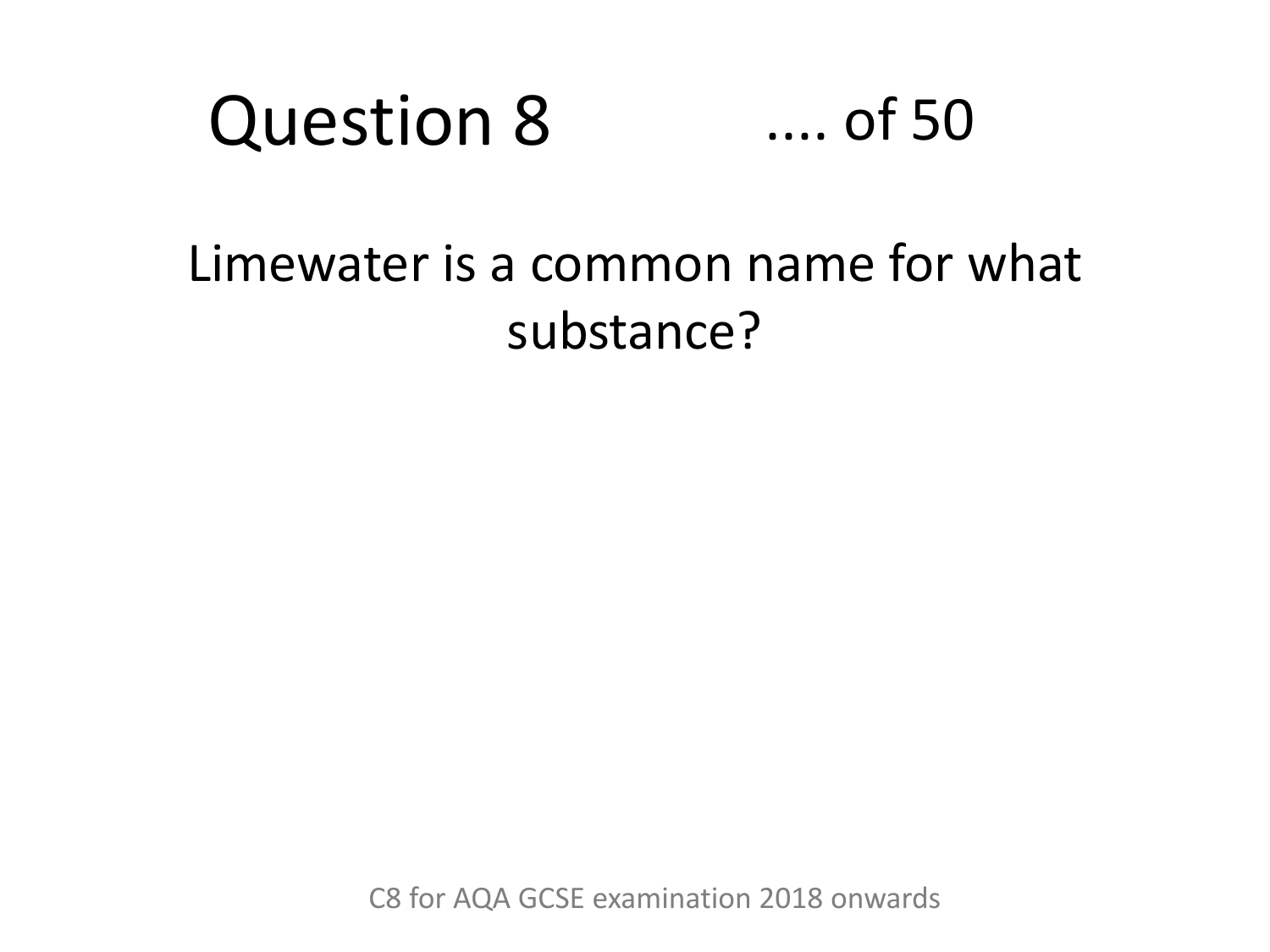# **Answer 8**

### $\dots$  of 50

Calcium hydroxide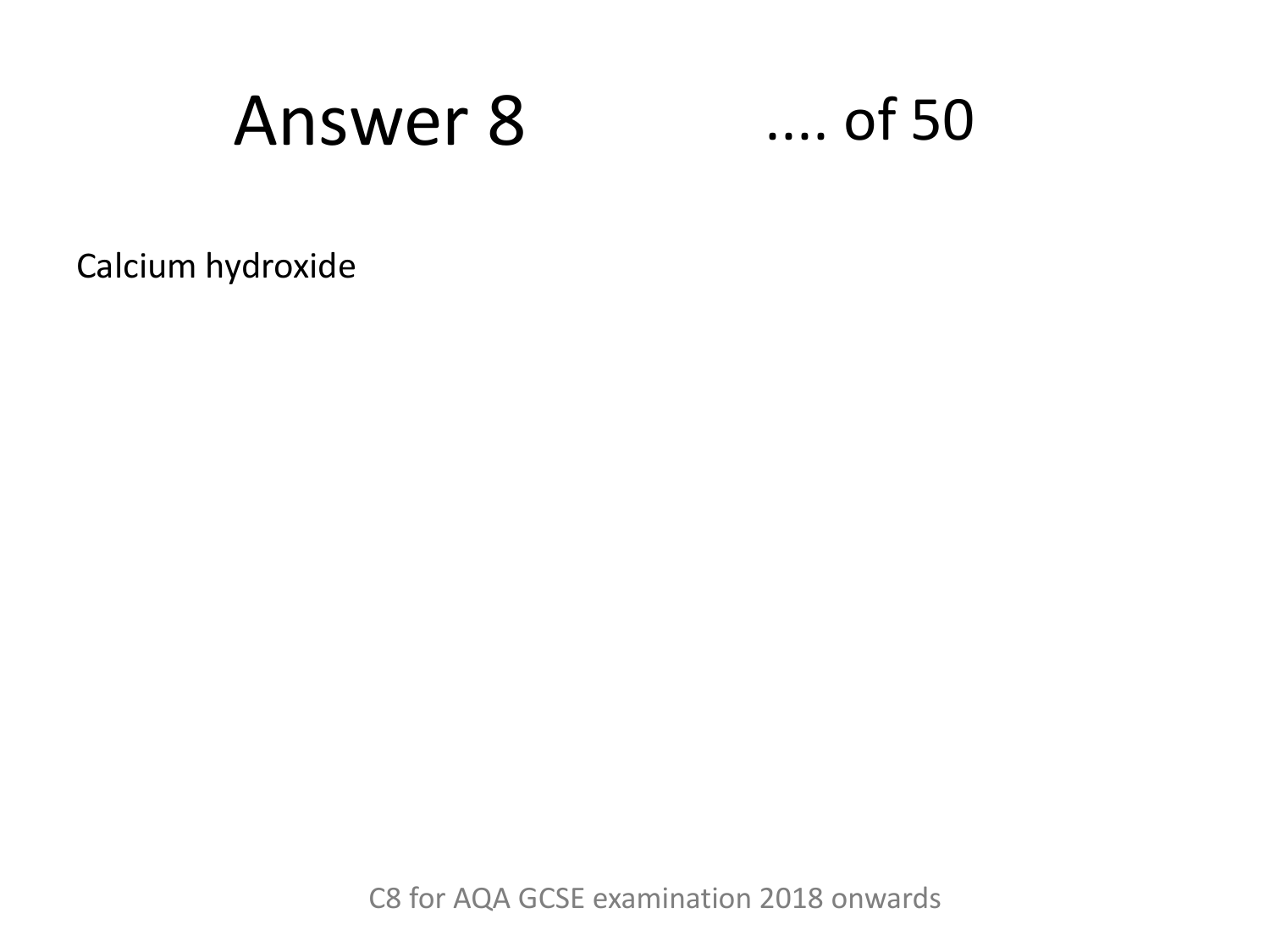### Question 9 .... of 50

## What happens to limewater if carbon dioxide is bubbled through it?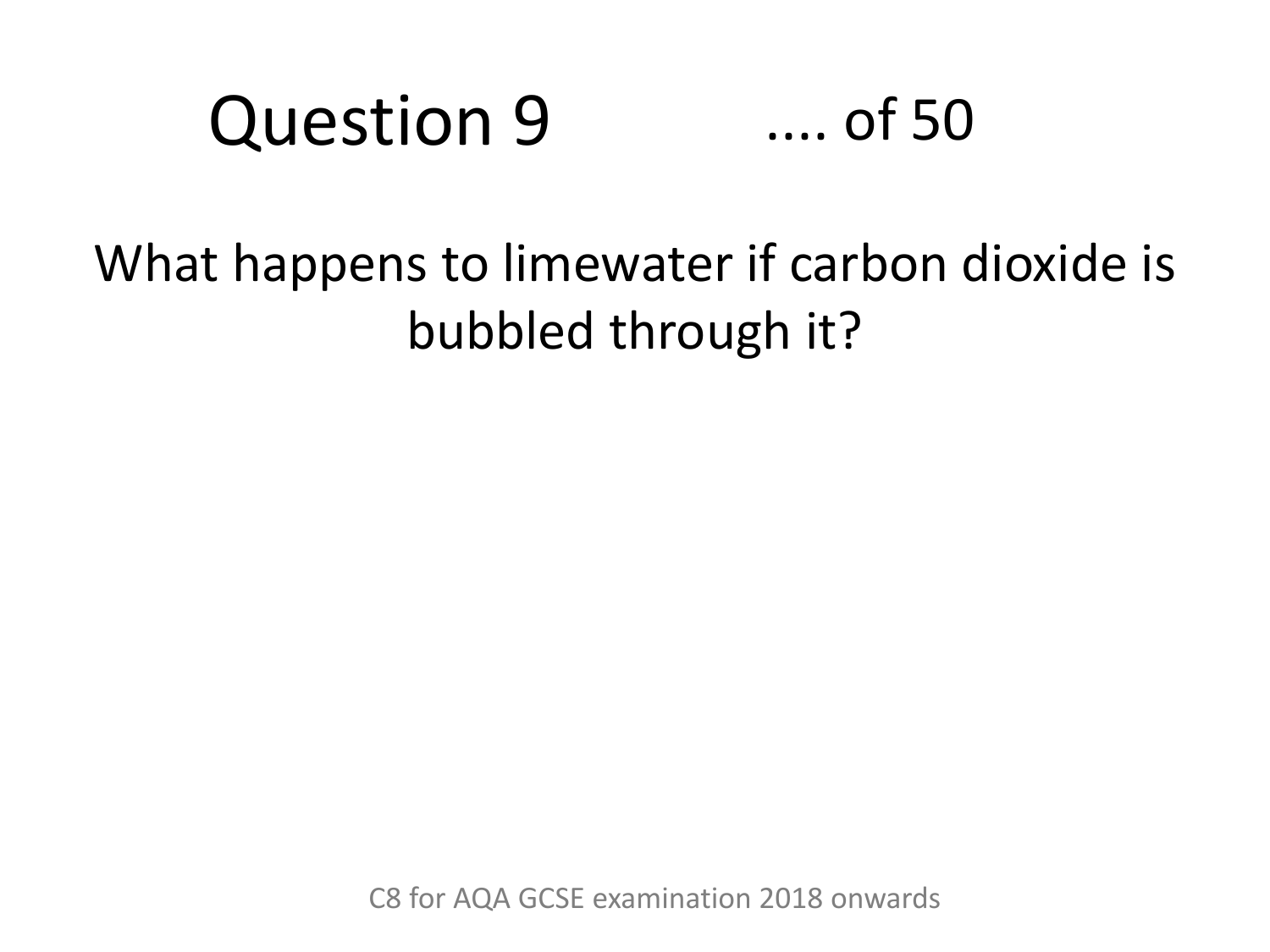# Answer 9

### $\ldots$  of 50

The limewater would become milky (cloudy)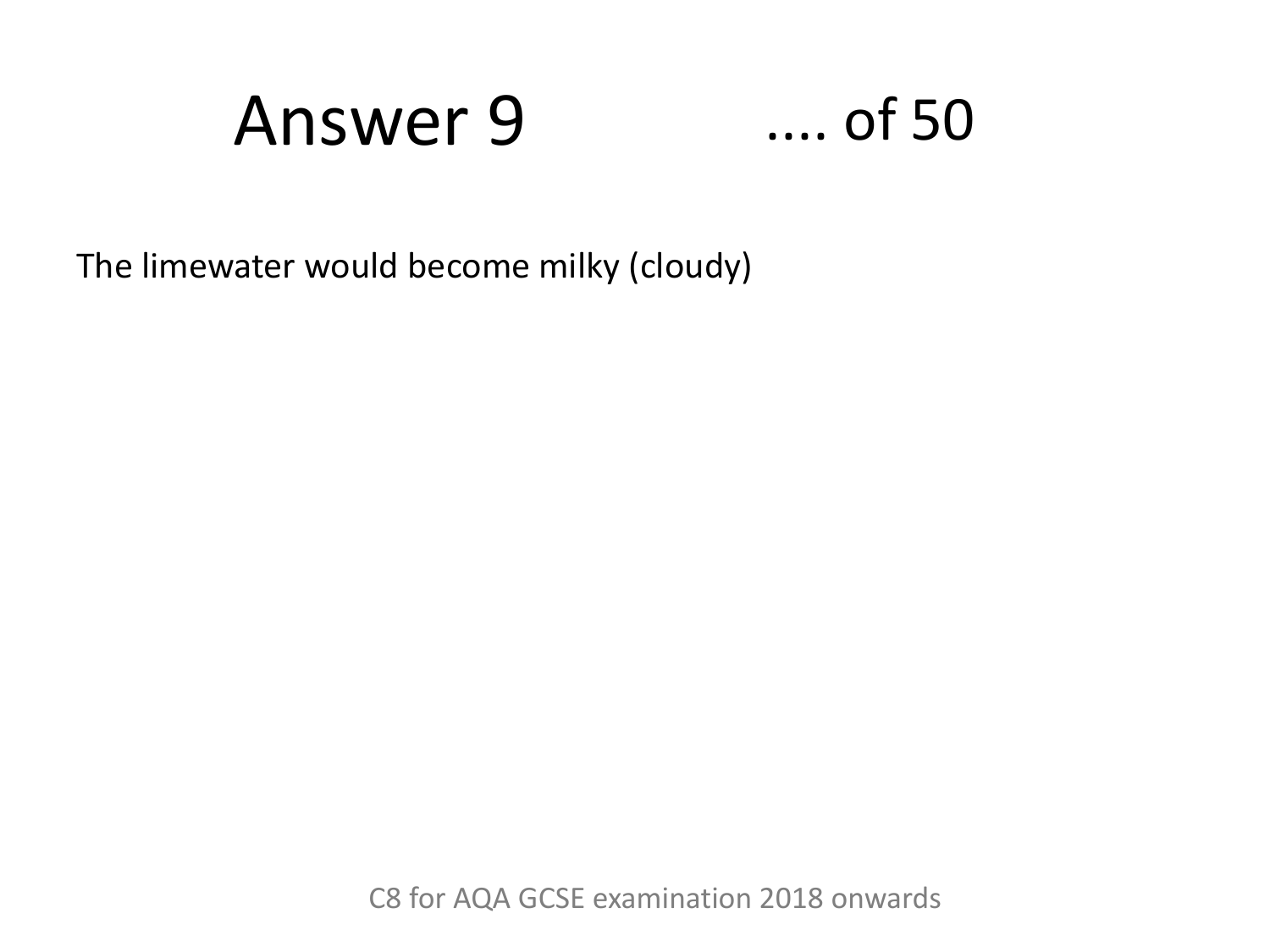### Question 10 .... of 50

### What happens to damp litmus paper when in contact with chlorine gas?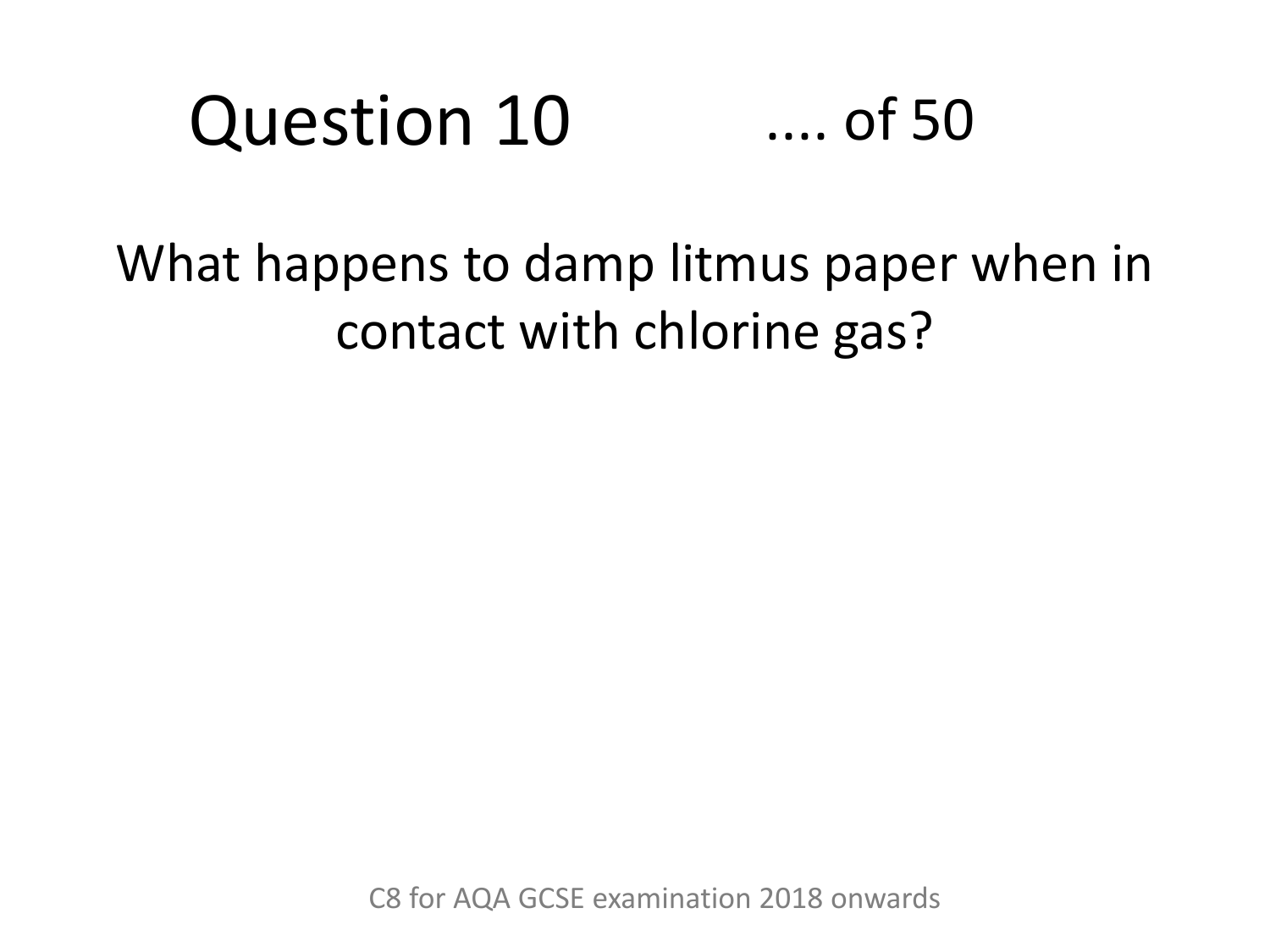# Answer 10

### $\dots$  of 50

The litmus paper is bleached and turns white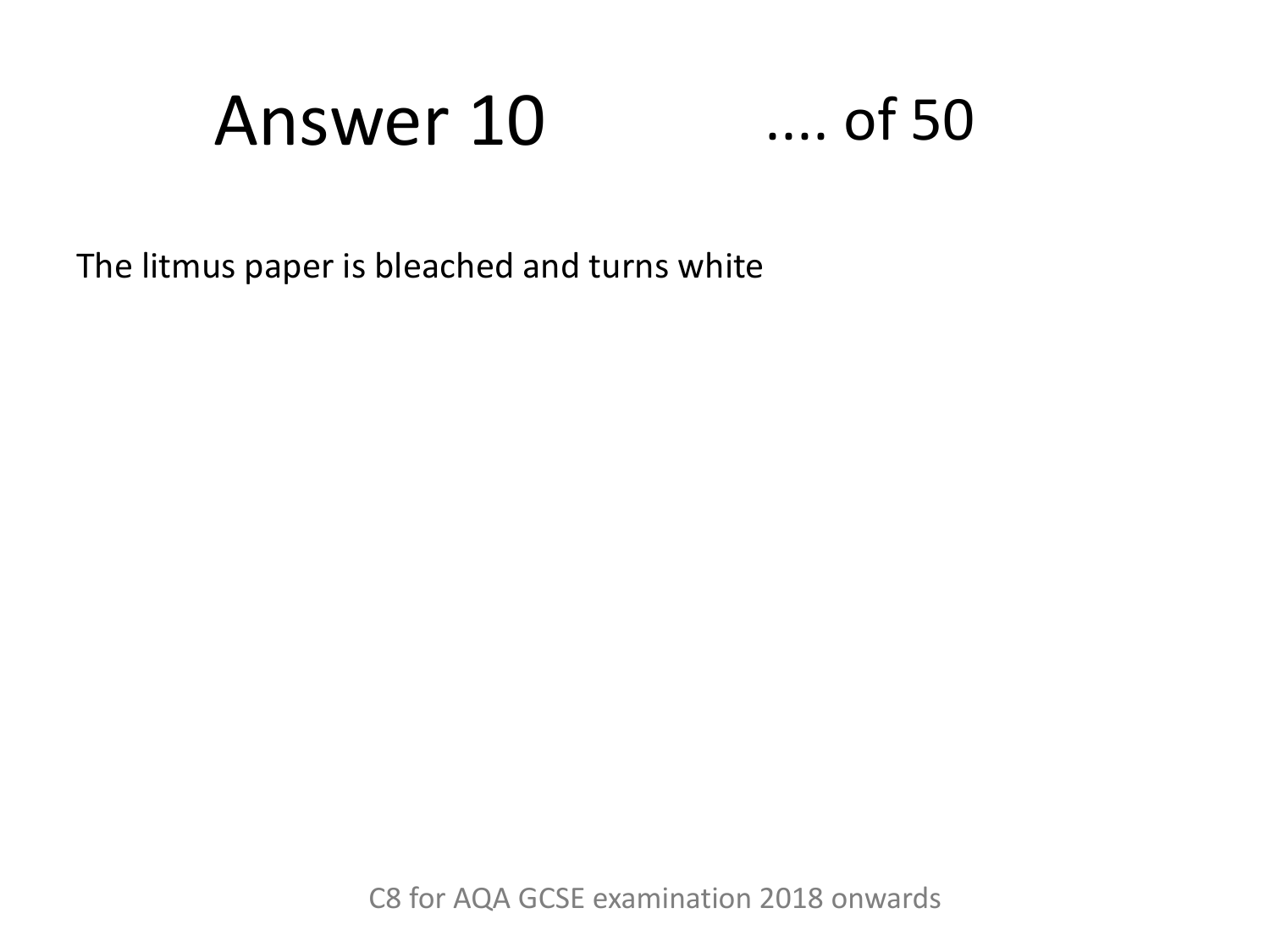### Question 11 .... of 50

## From this chromatogram, how many colours make up the purple dye?

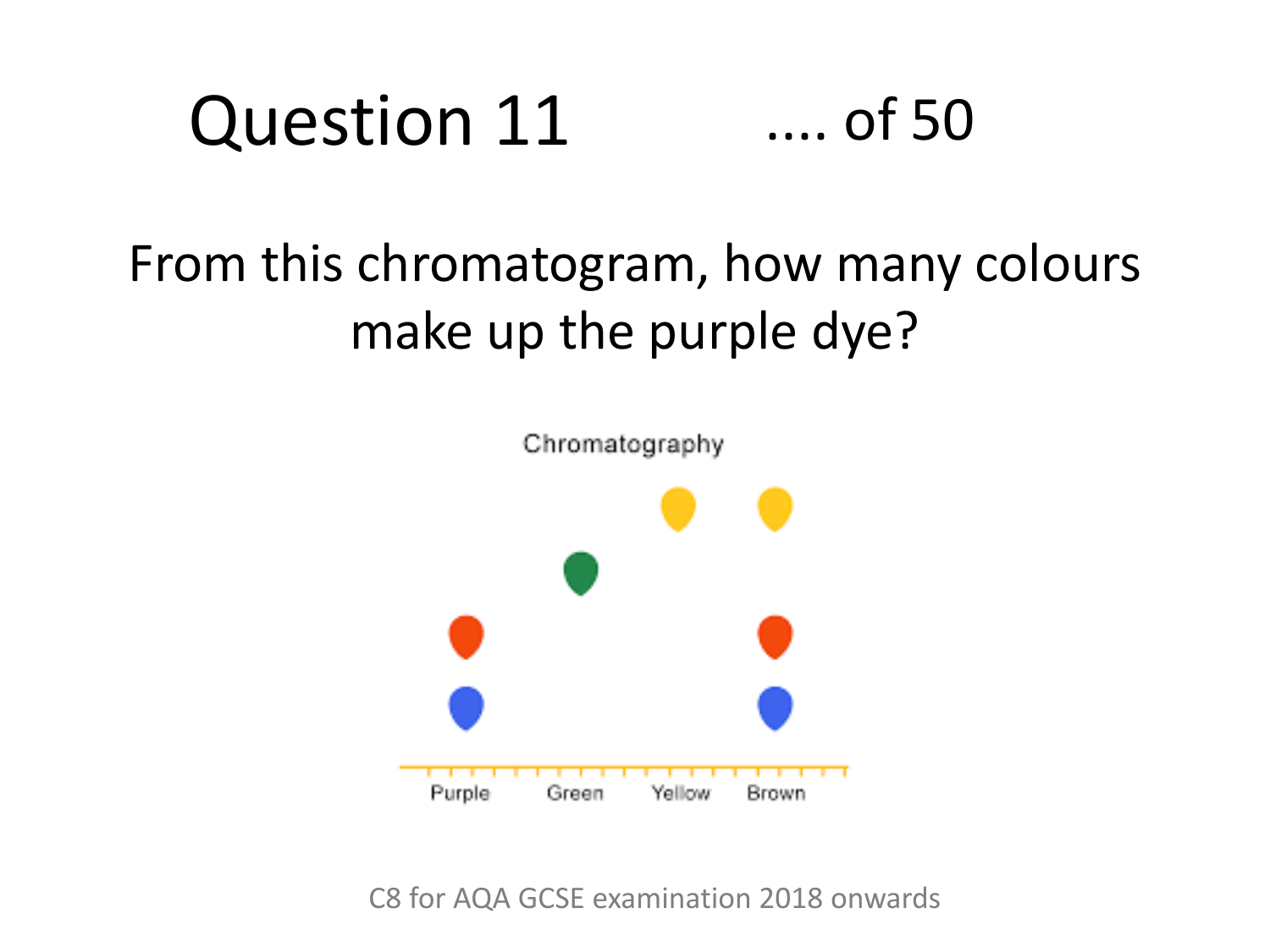#### Answer 11  $\ldots$  of 50

two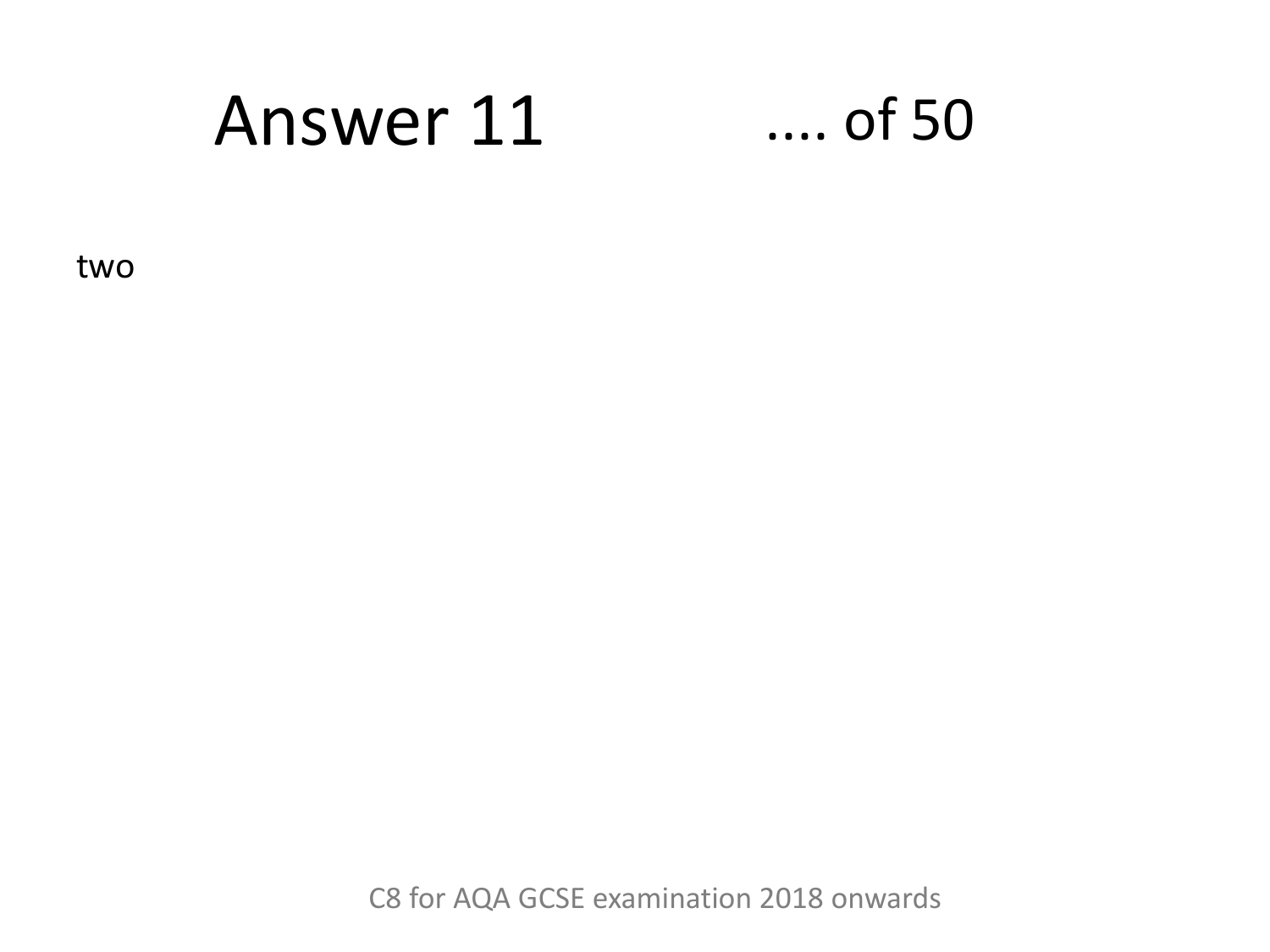



What colour would the precipitate formed be, when sodium hydroxide is added to a solution containing iron(III) ions?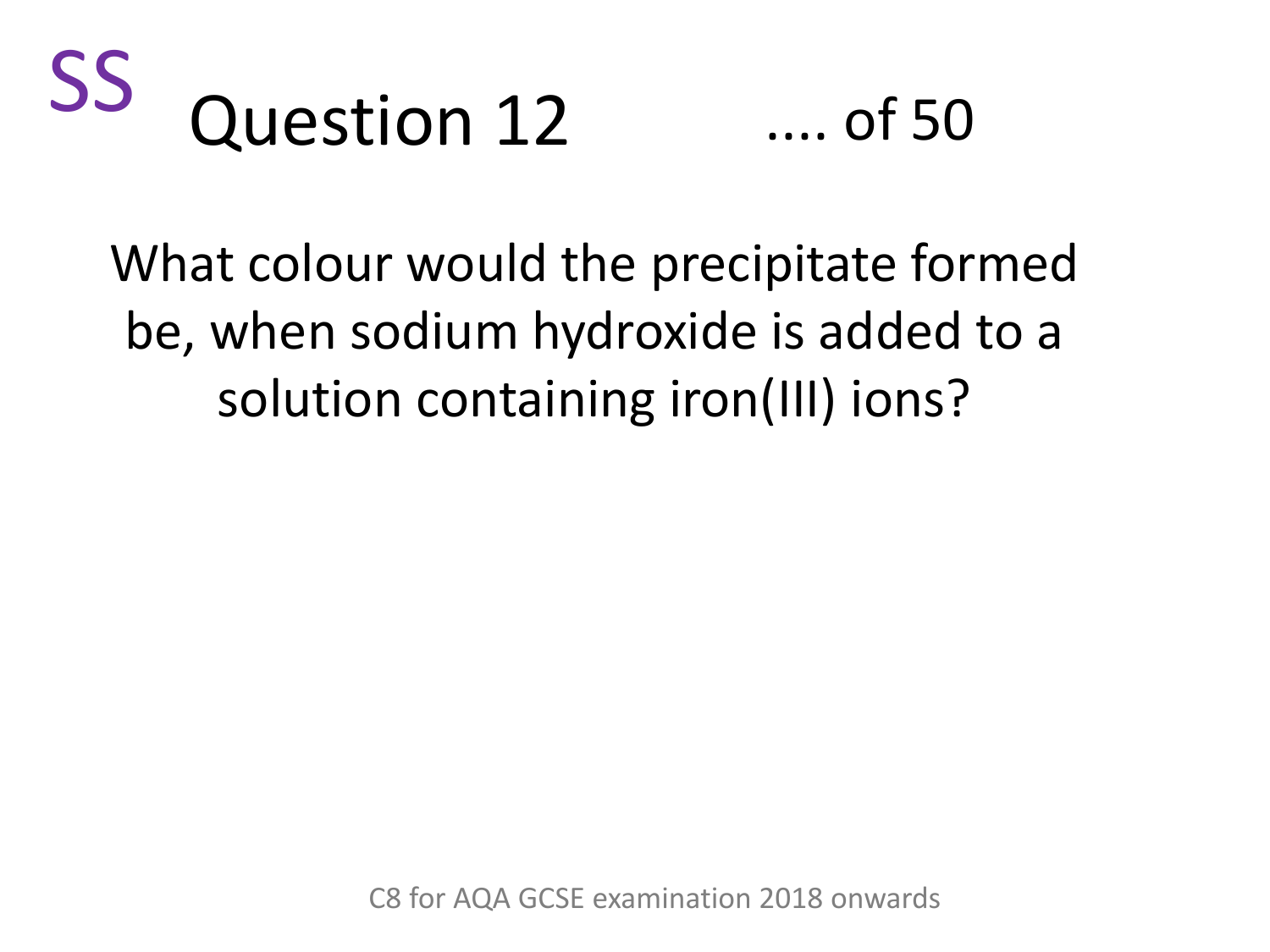



Orange-brown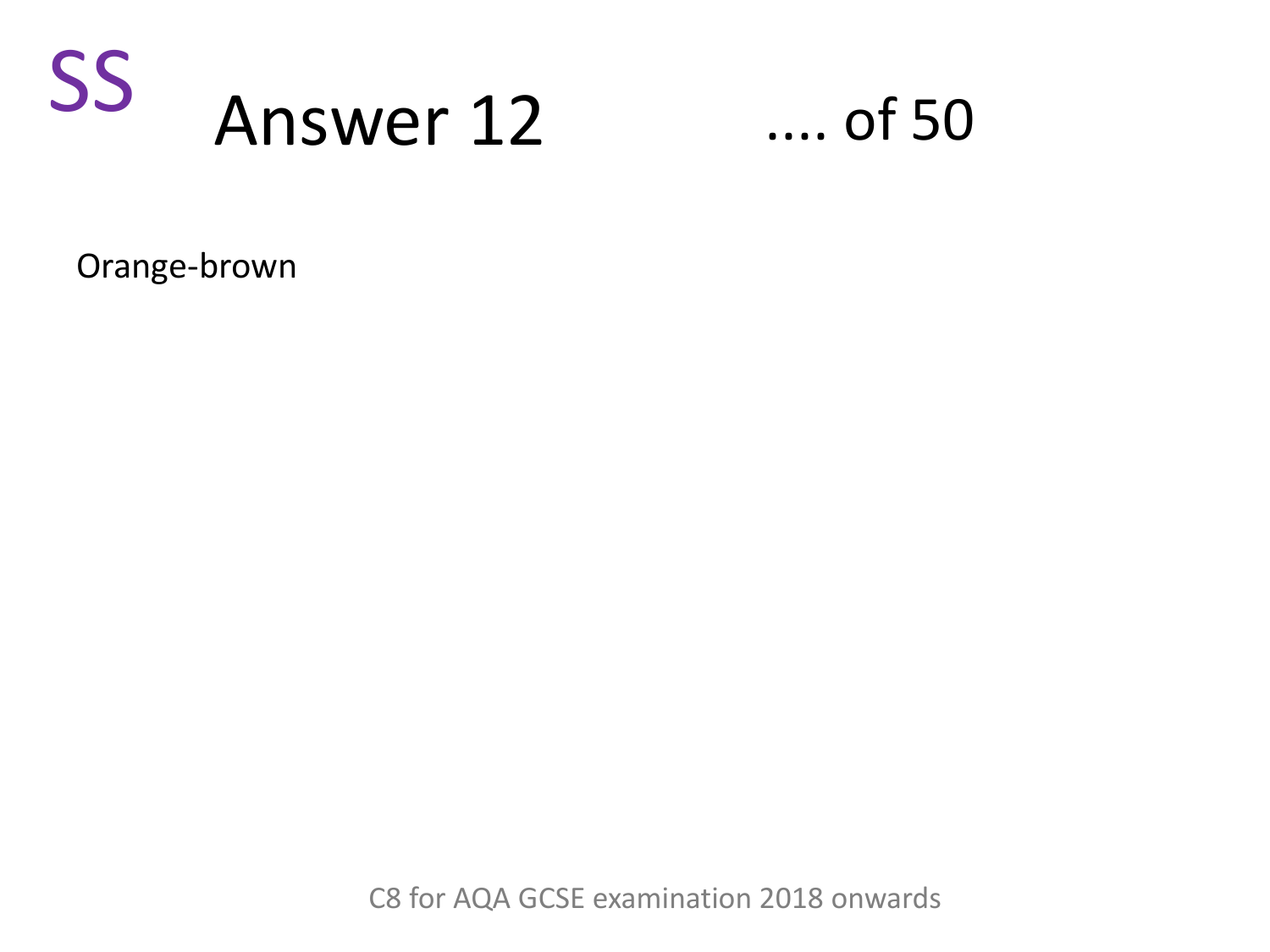



If sodium hydroxide is added to a solution containing iron (II) ions, what colour would the precipitate formed be?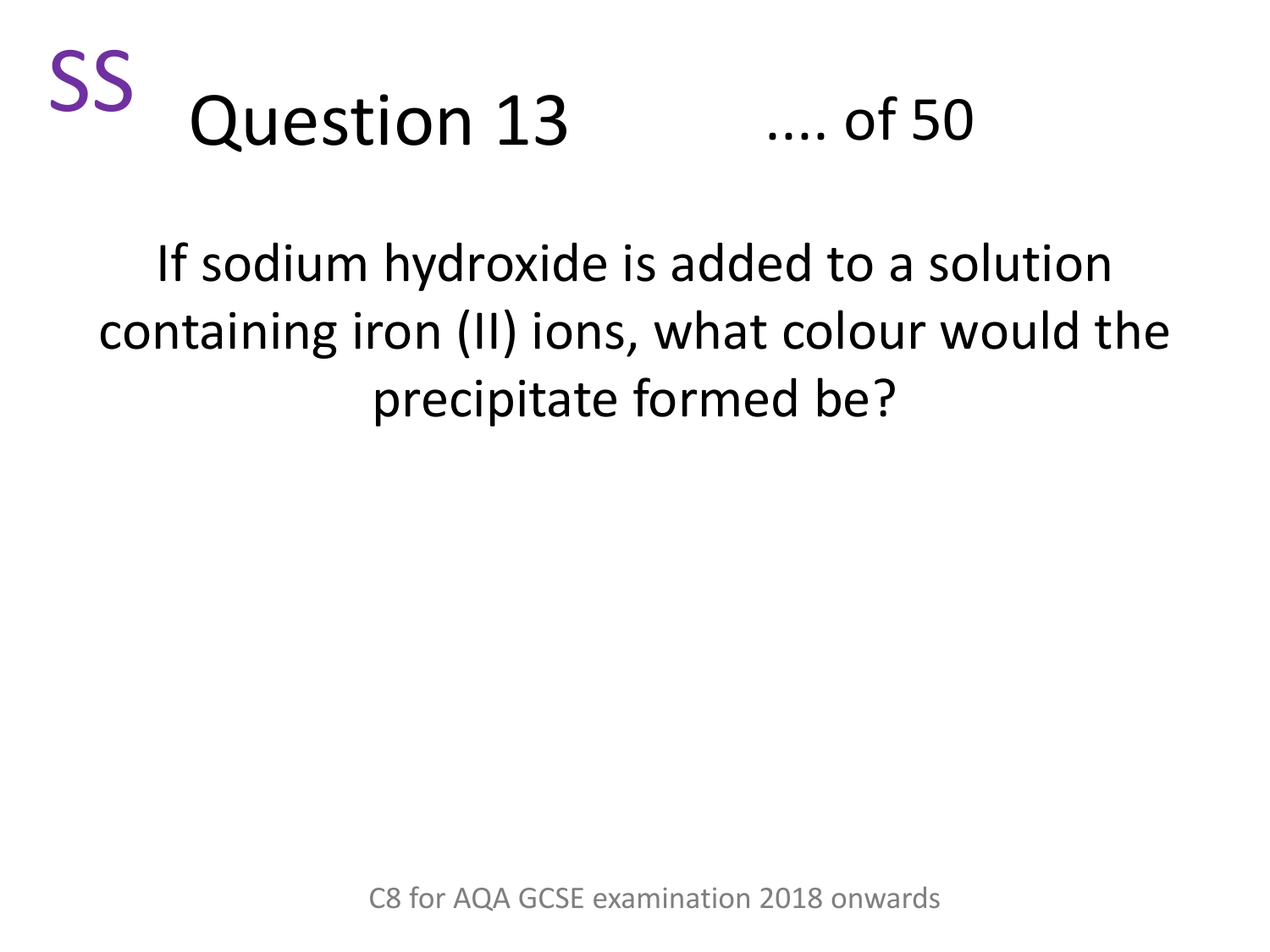

### $\ldots$  of 50

Green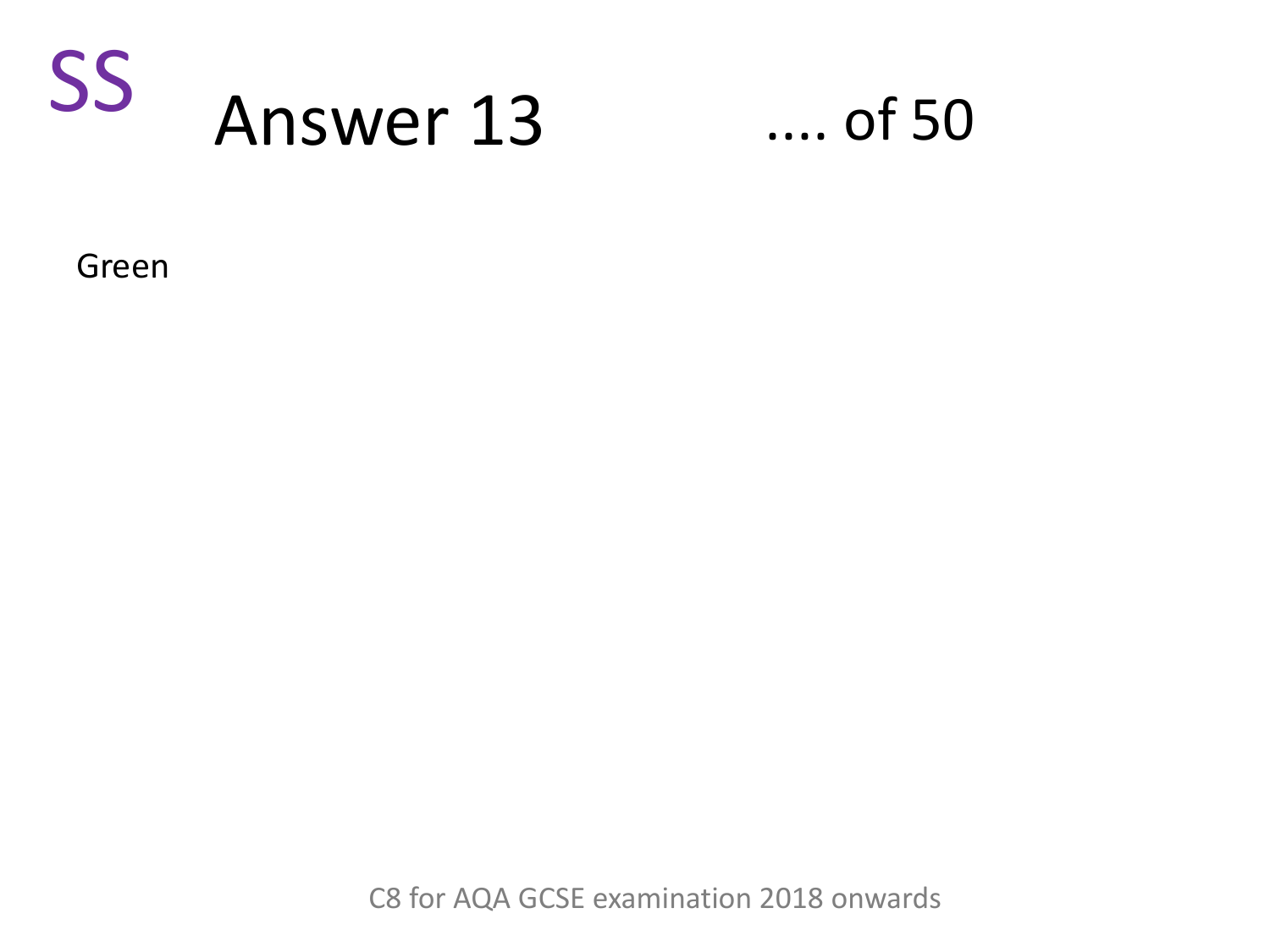



What colour would the precipitate be when sodium hydroxide is added to solutions containing calcium, magnesium or aluminium ions?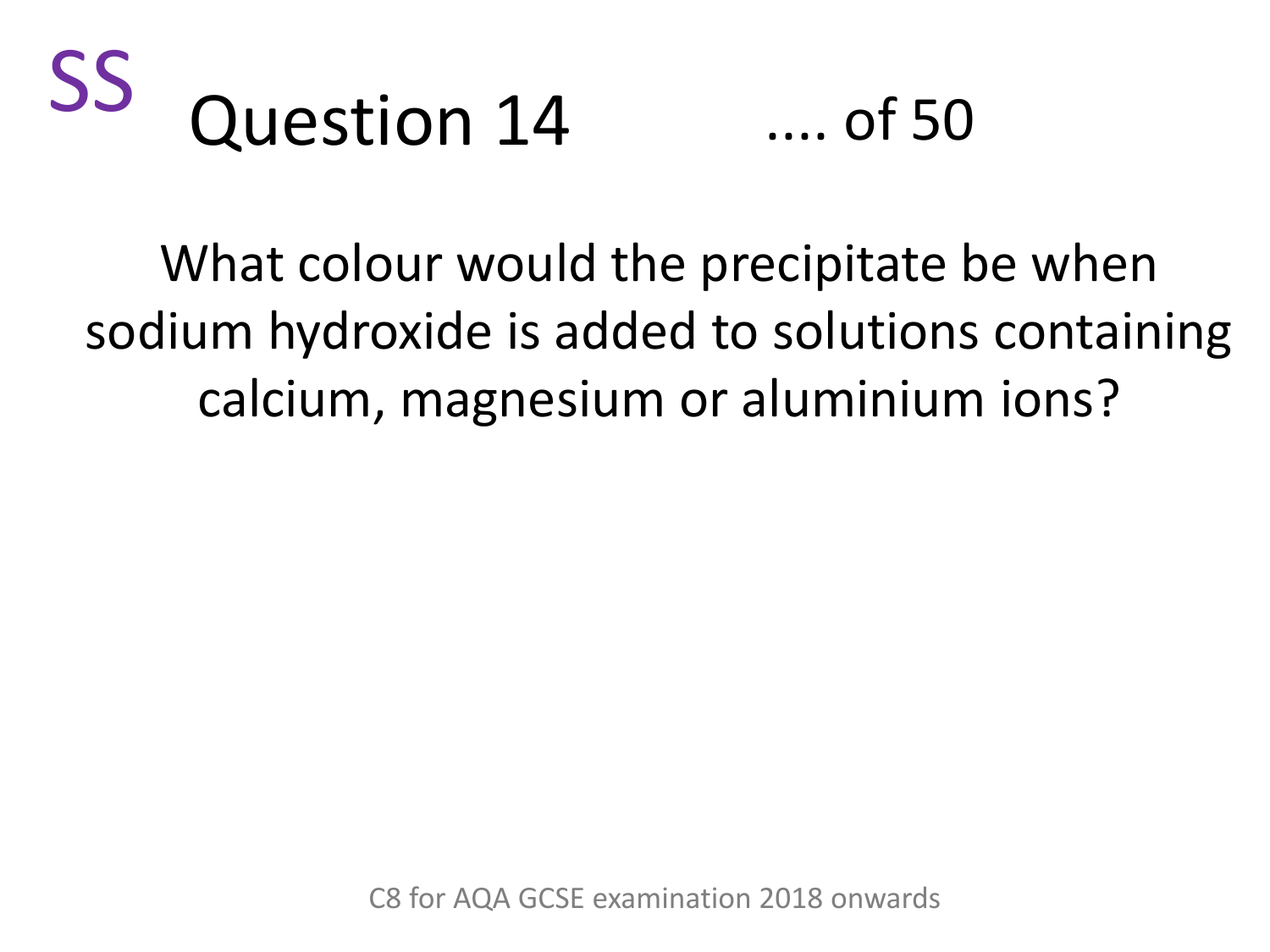

### $\ldots$  of 50

White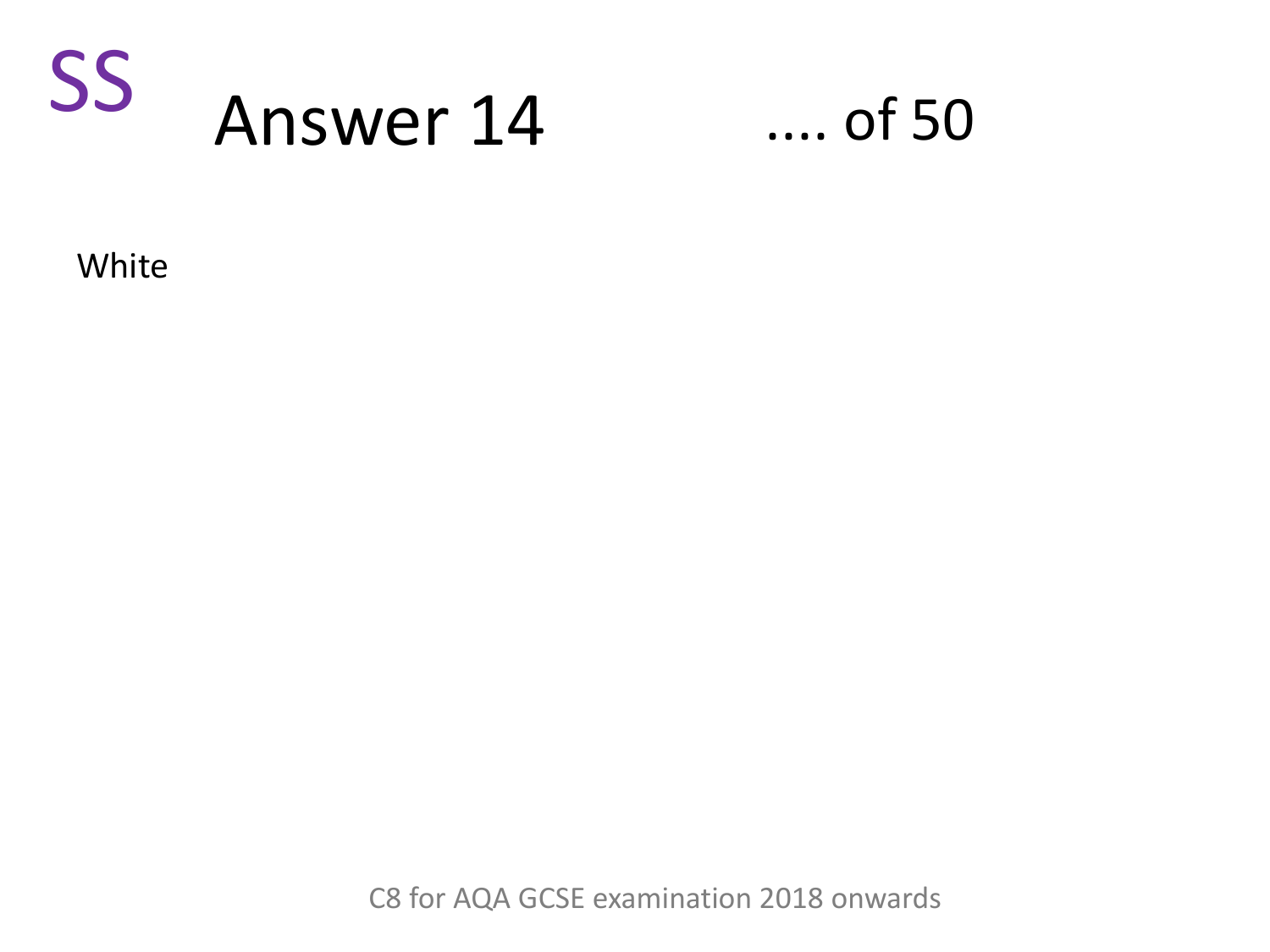

.... of 50

### Silver nitrate is used to test for what ions?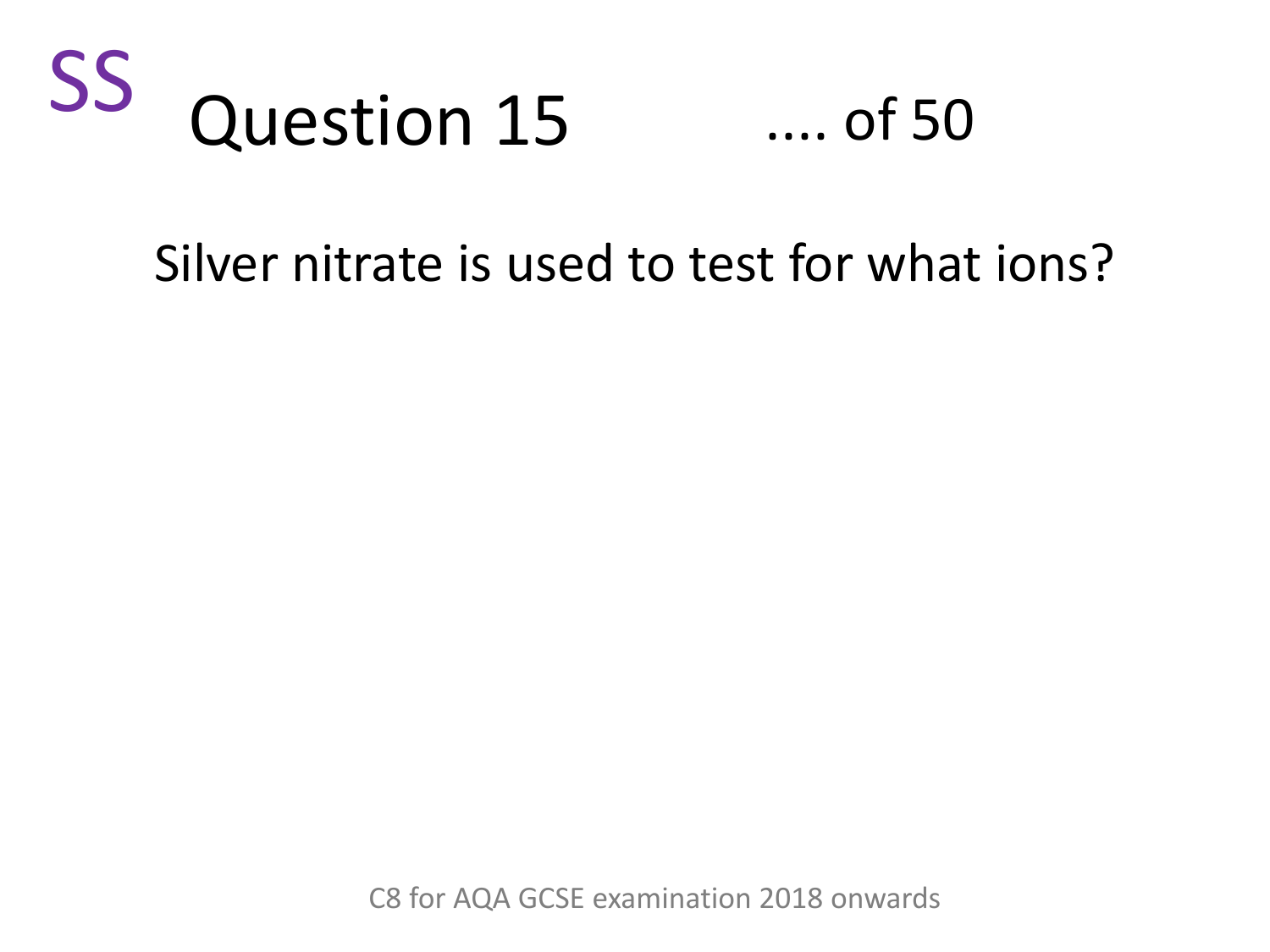



Halide ions (i.e. chloride, bromide, iodide)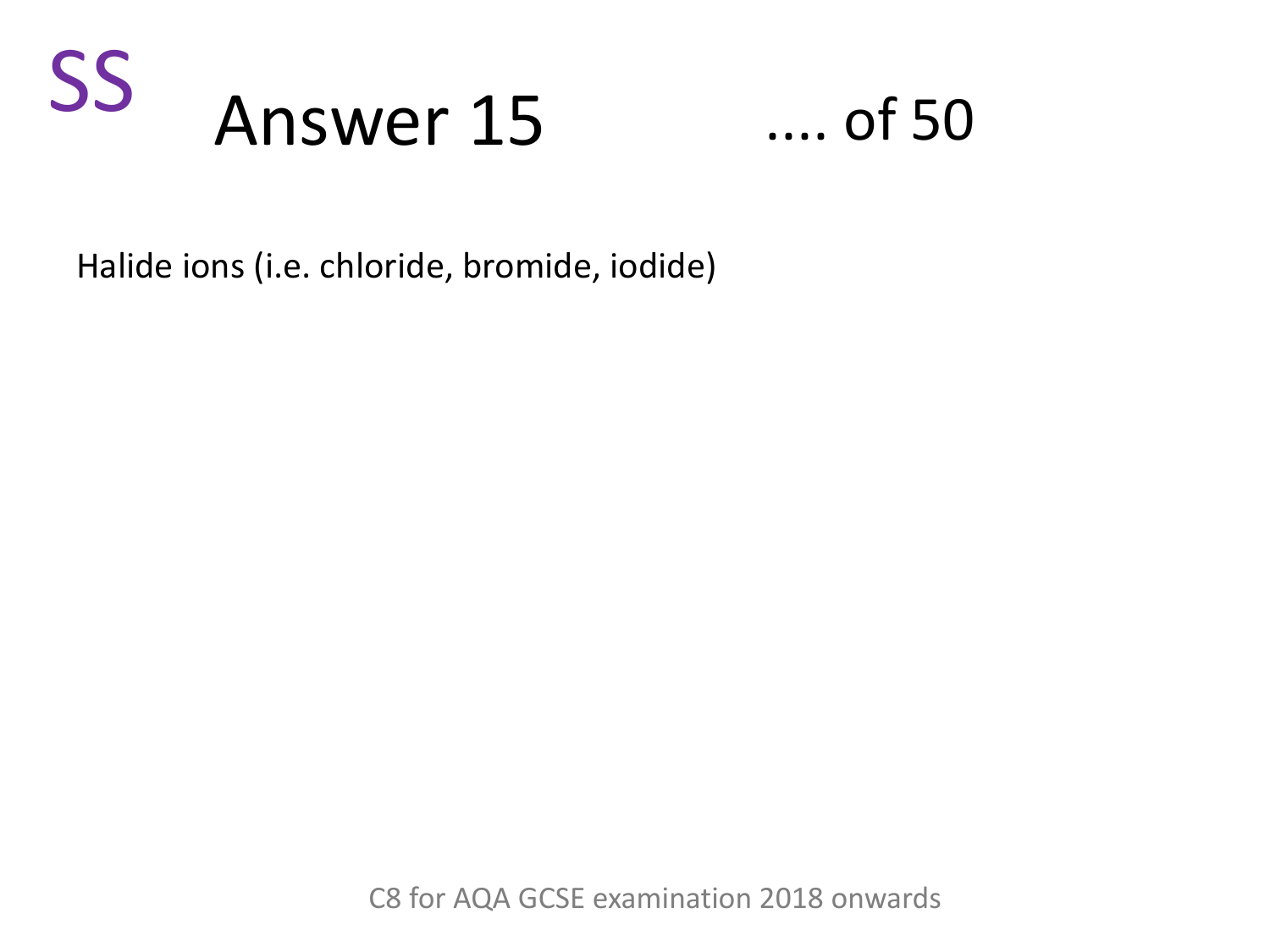



### Sulfate ions are tested for by using what substance?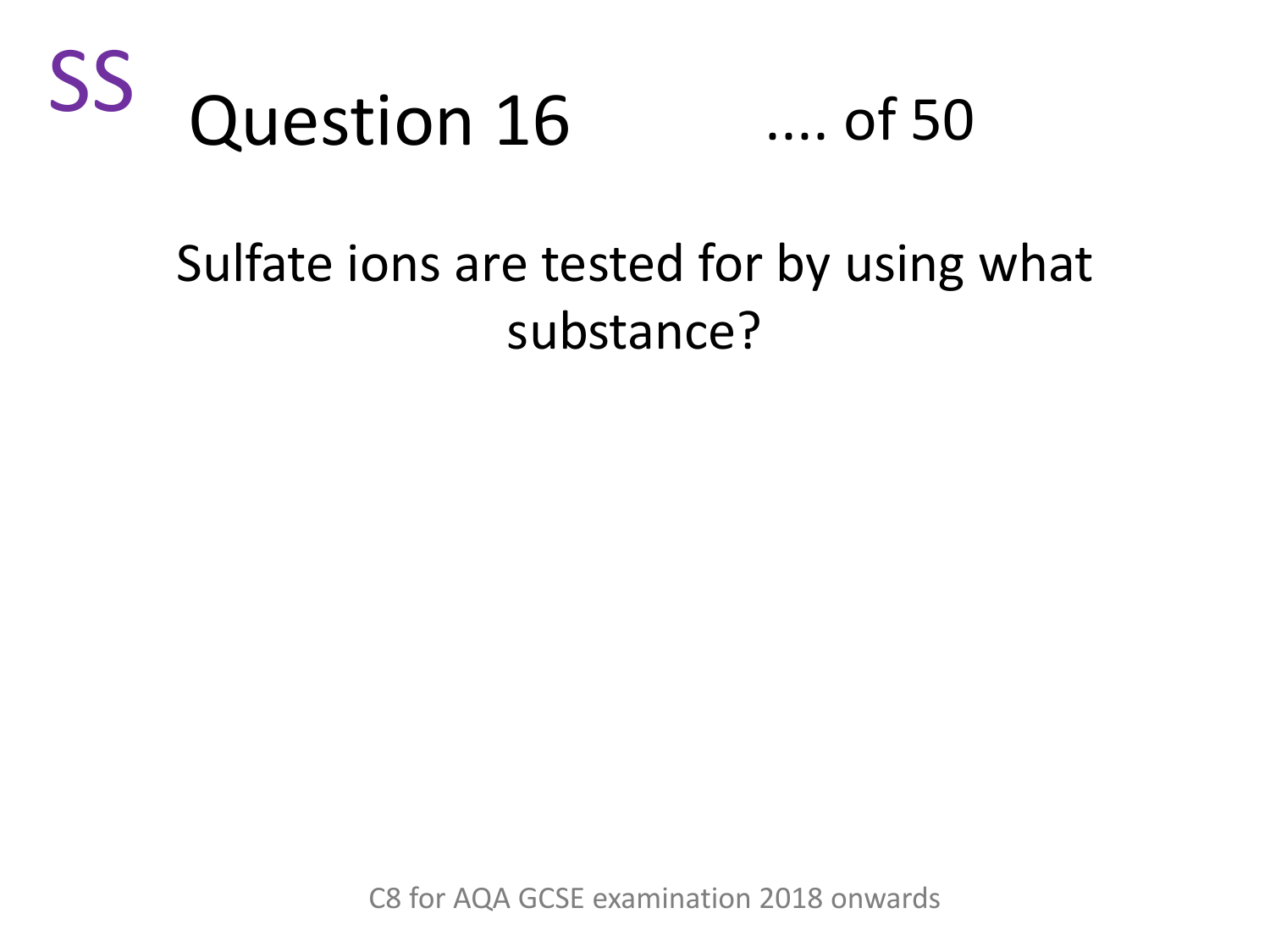

 $\ldots$  of 50

Barium chloride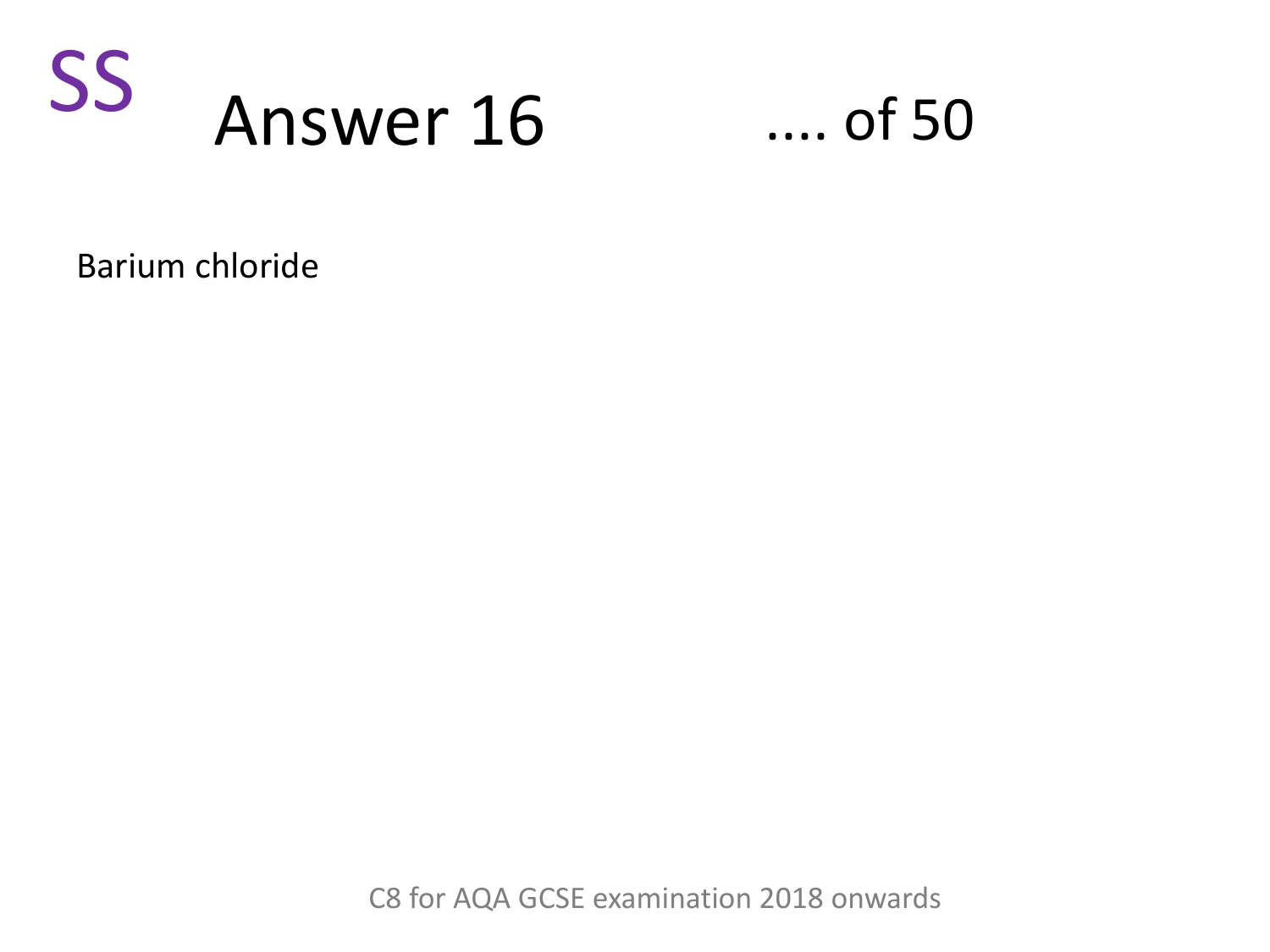



### Give three advantages of using instrumental techniques.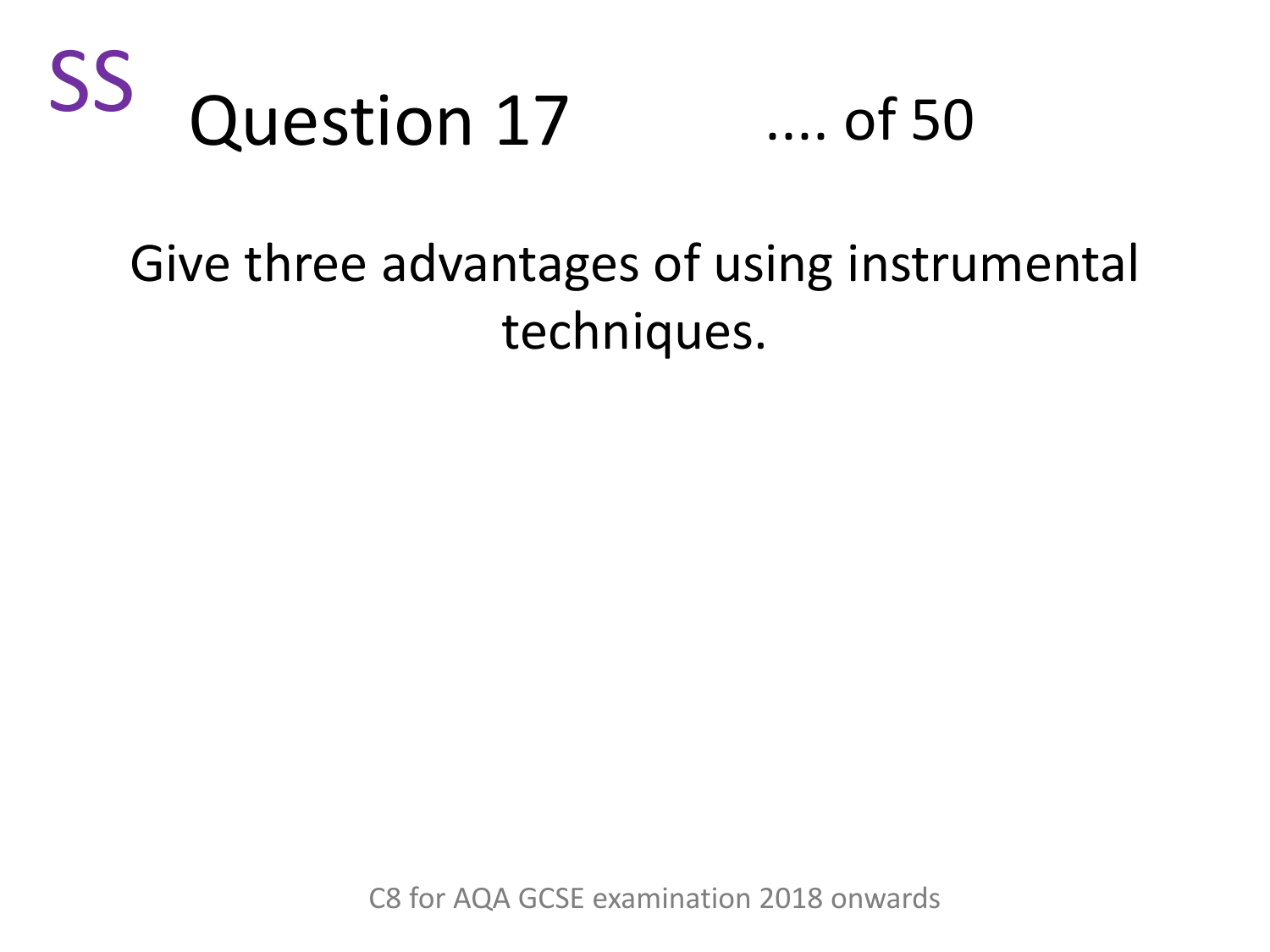



More rapid More accurate

More sensitive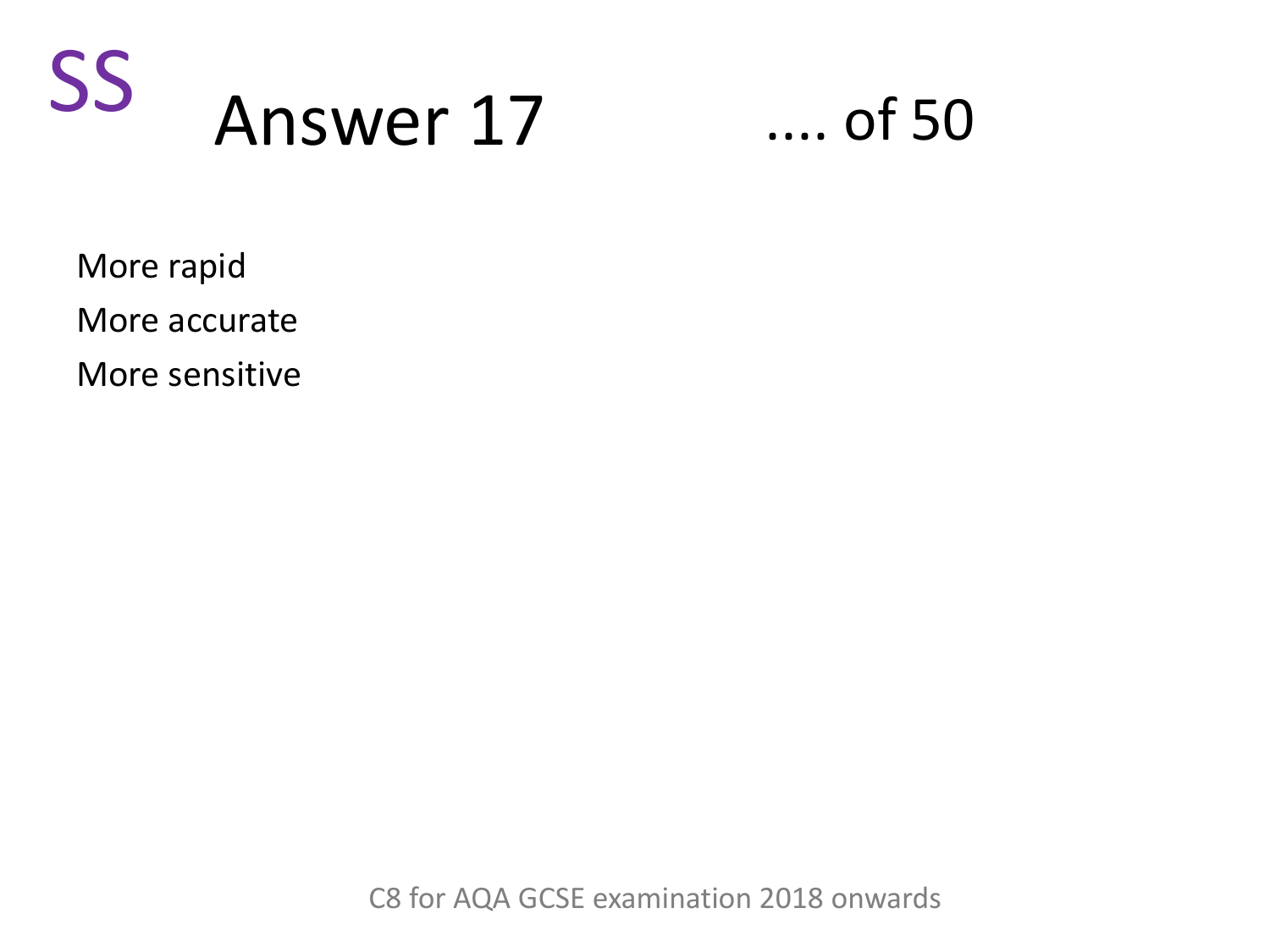

.... of 50

### What is flame emission spectroscopy used for?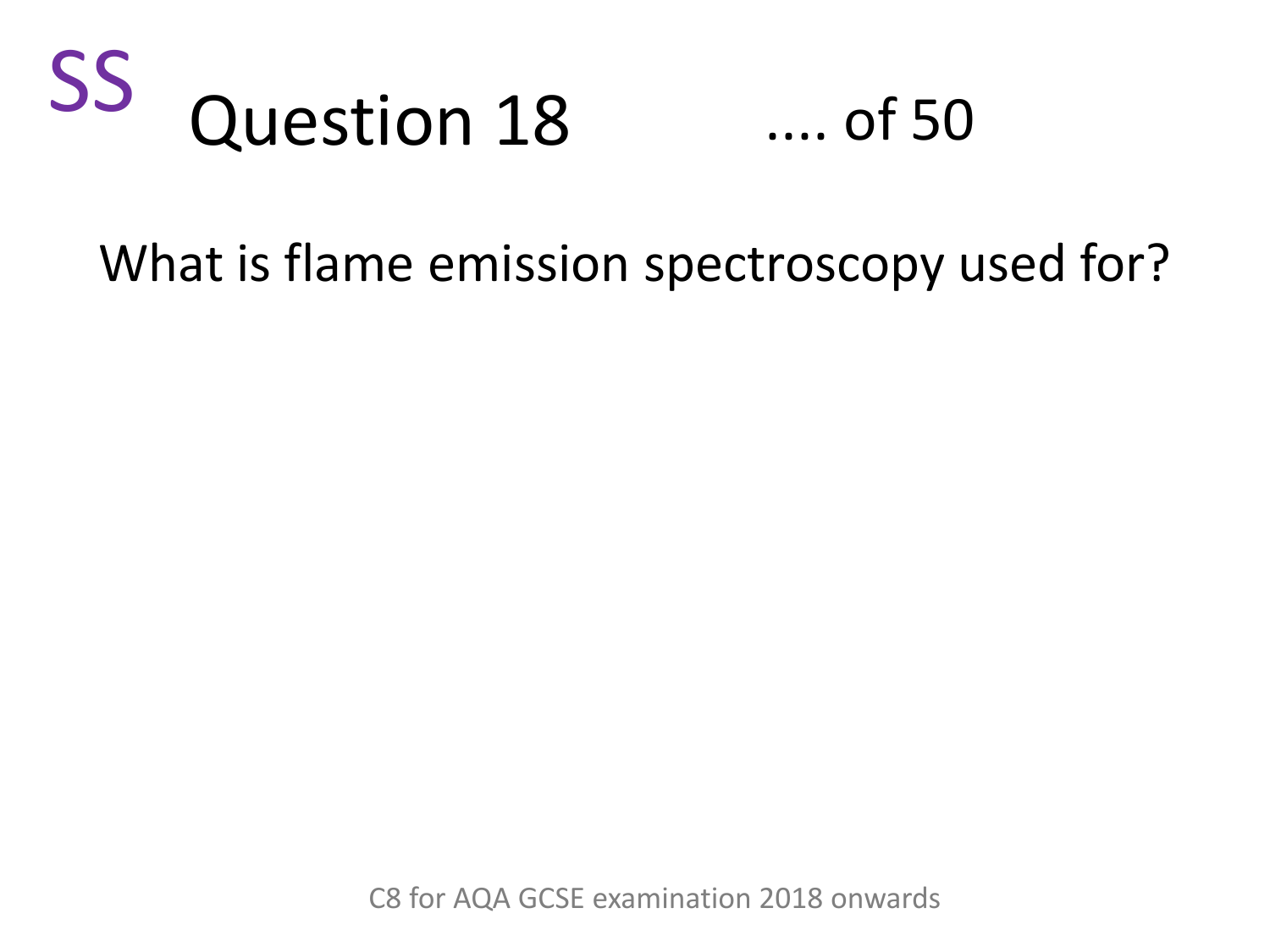



Analysing metal ions in solution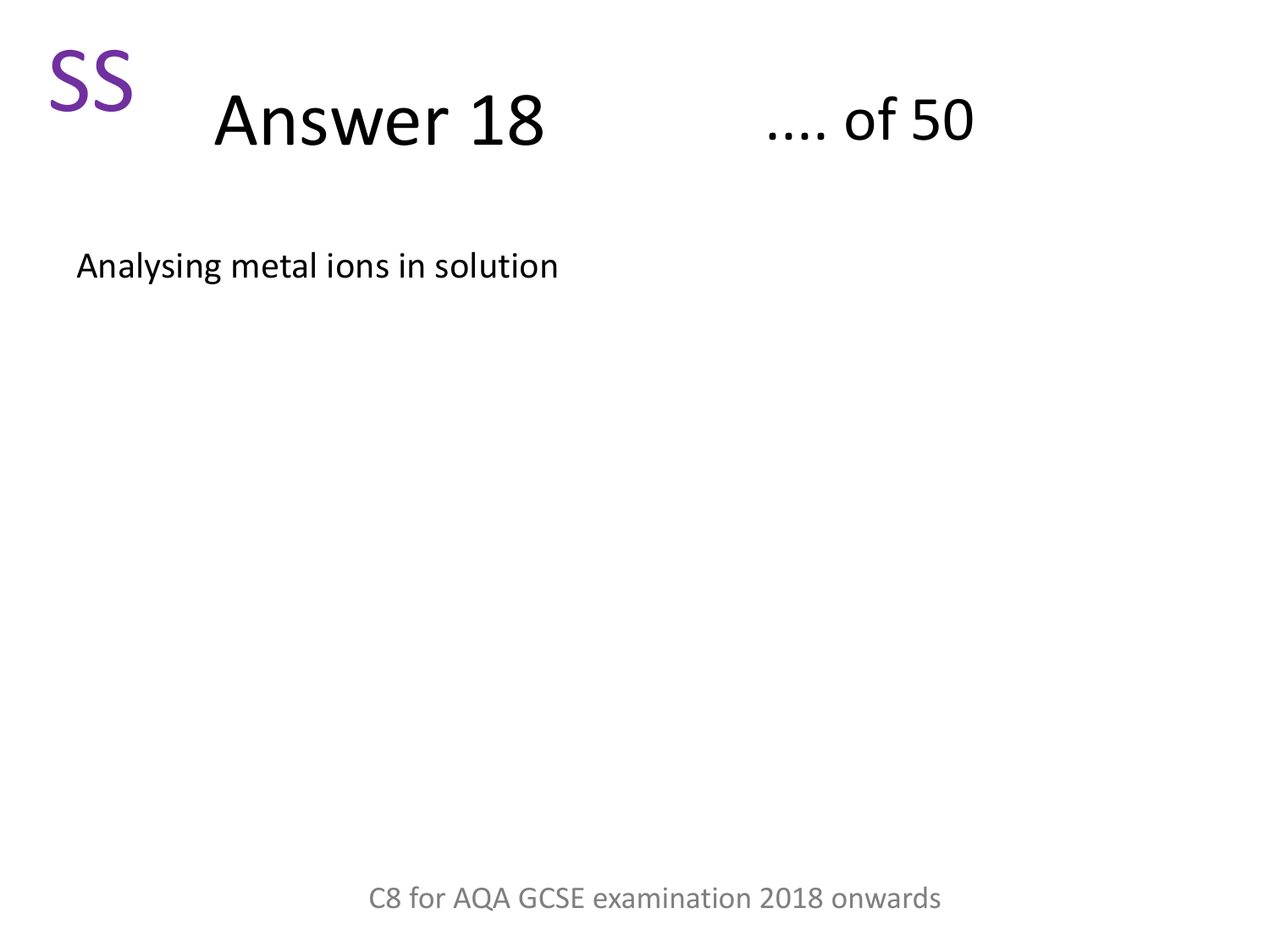



## What colour would the flame be when potassium is burned?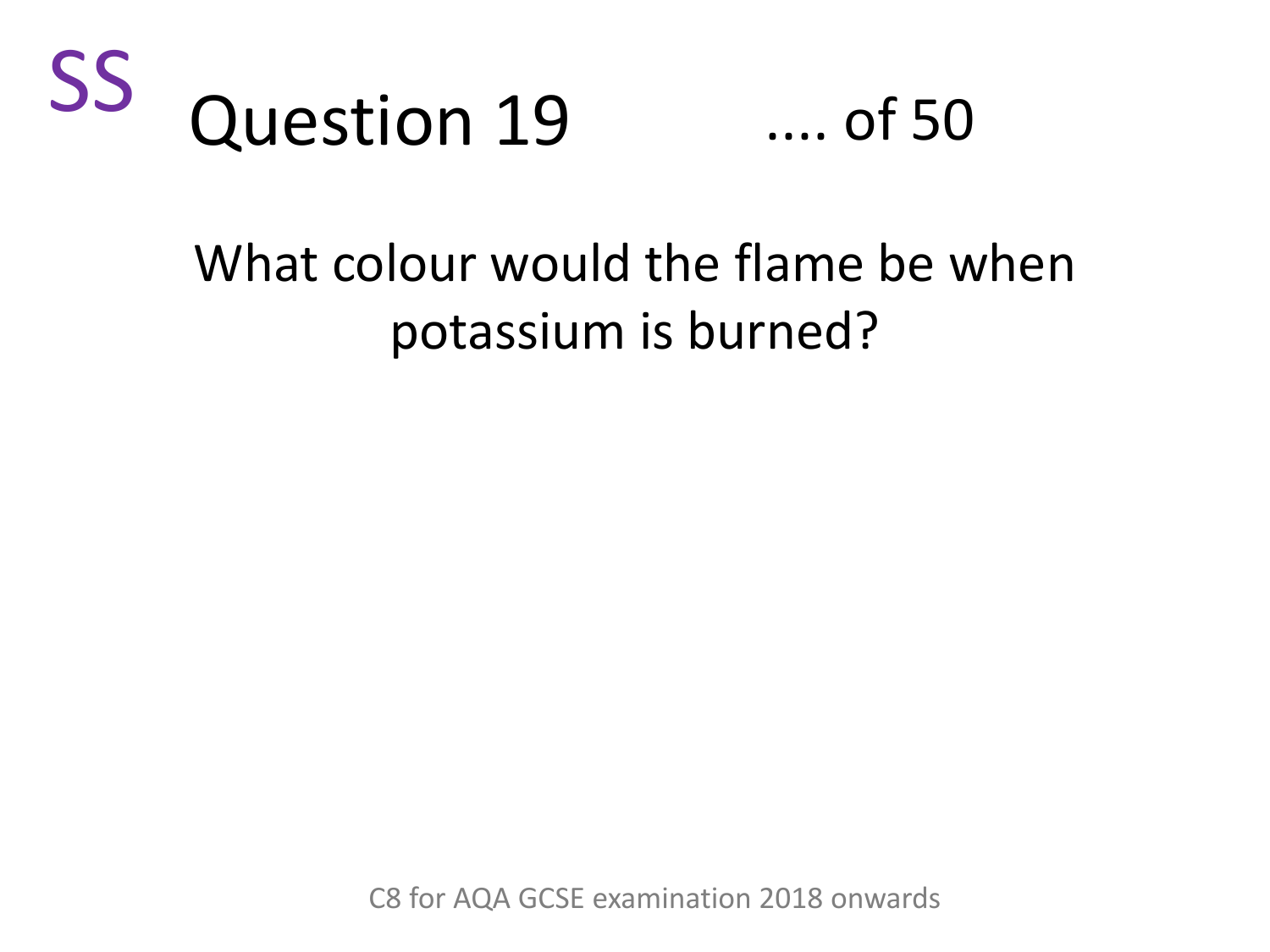

### $\ldots$  of 50

lilac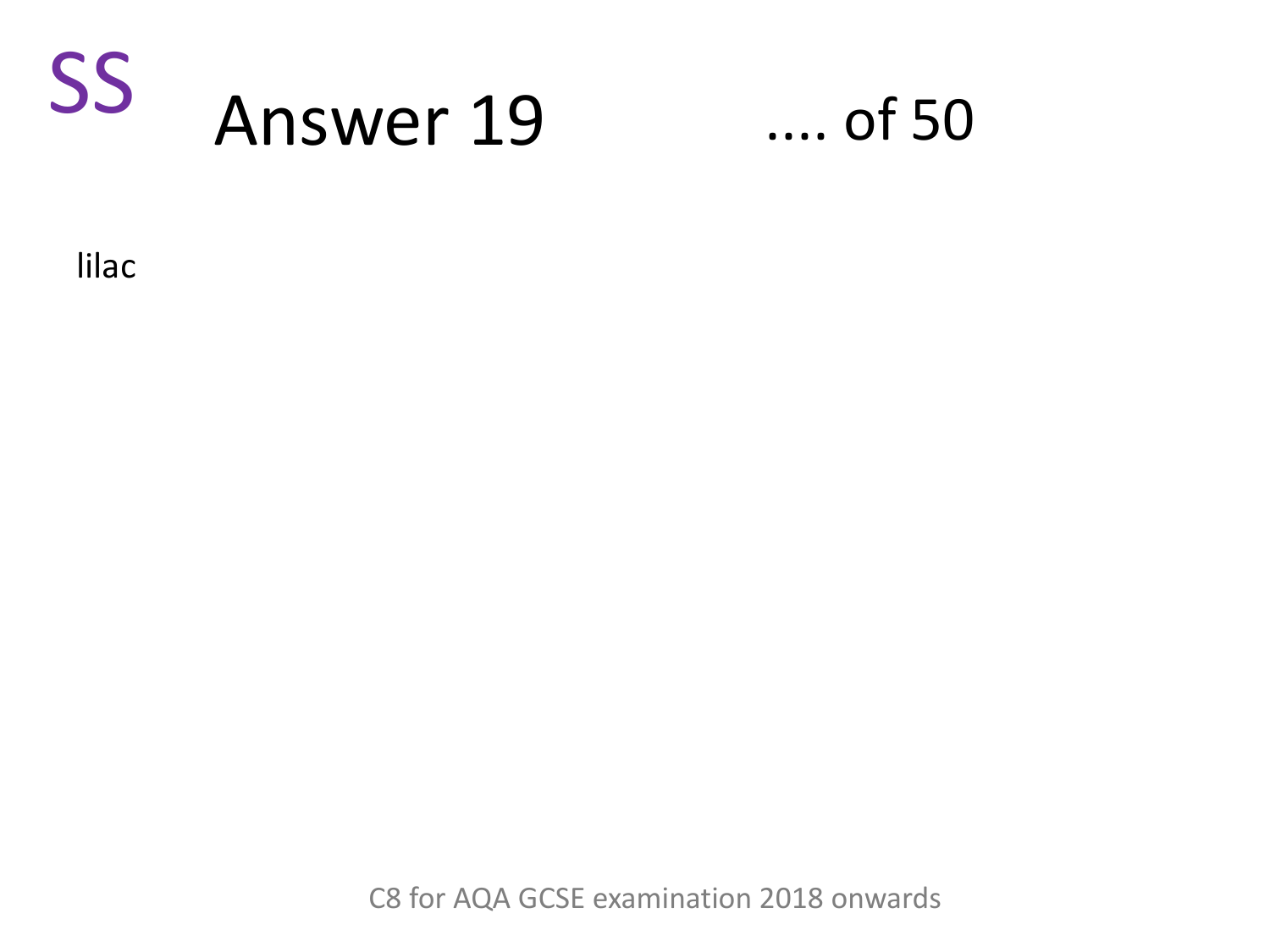



Which of the following ions would produce a yellow flame in a flame test?

- Lithium
- Sodium
- Potassium
	- Calcium
	- Copper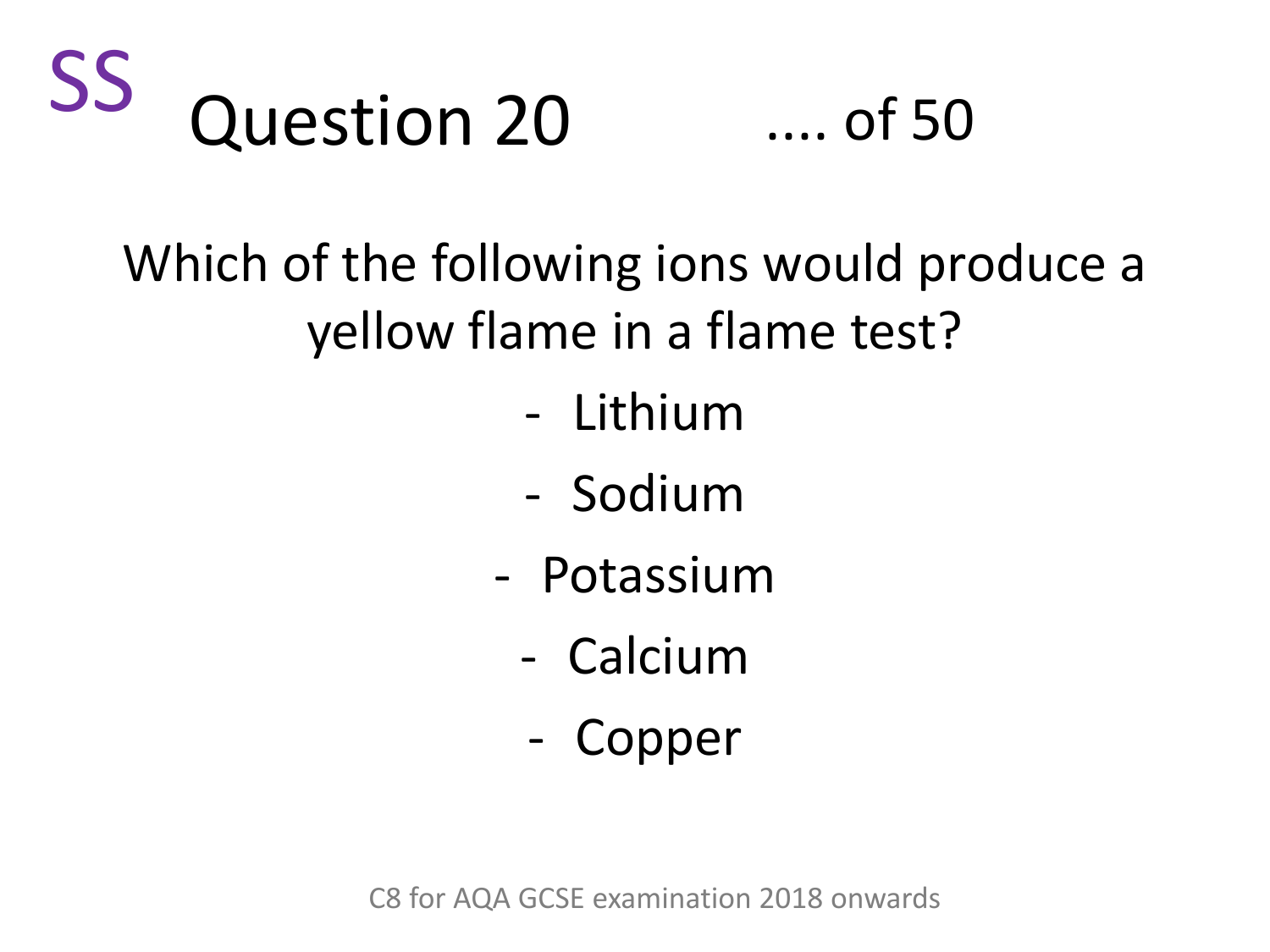

### $\ldots$  of 50

Sodium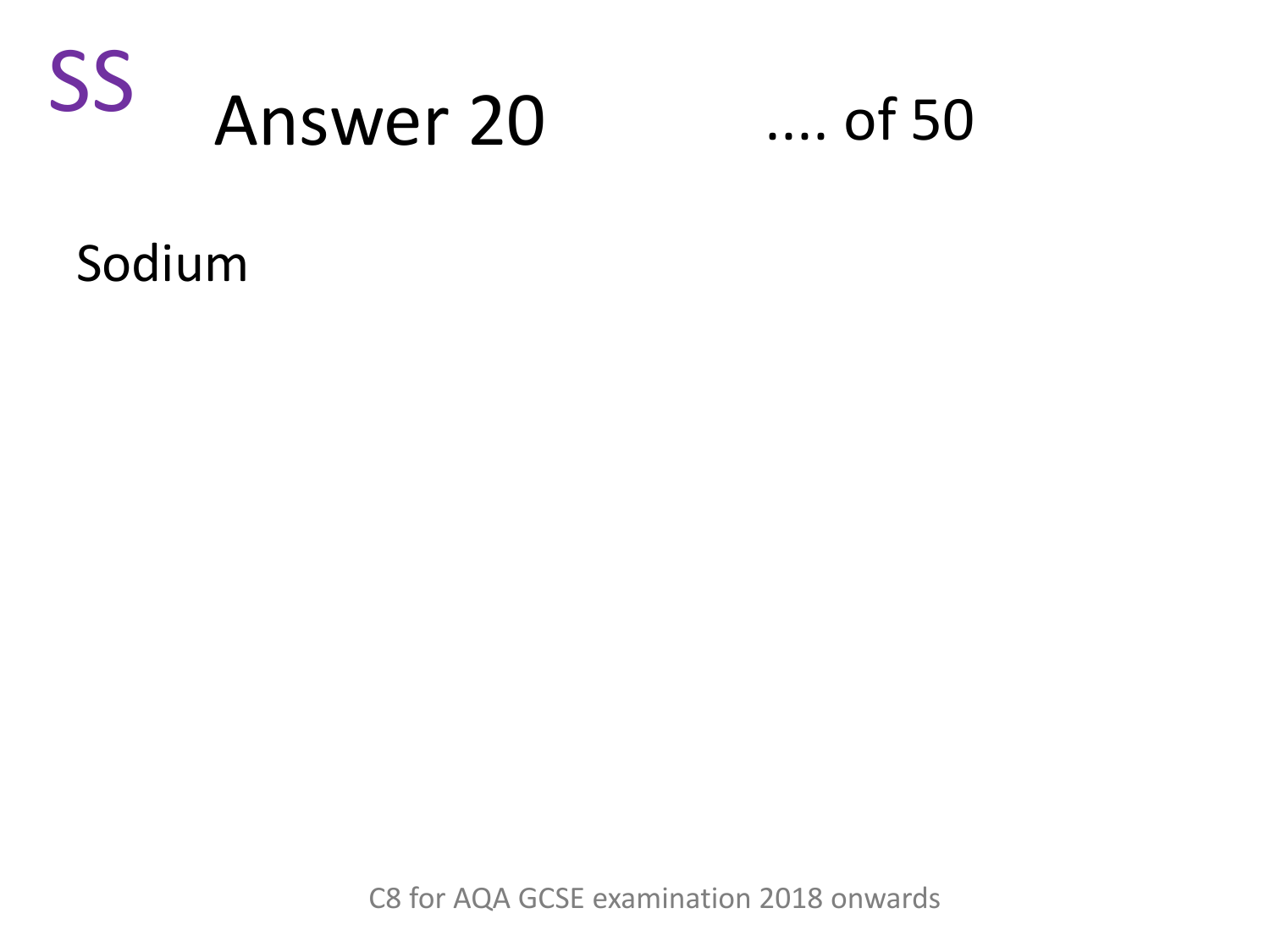



## Which of the following ions would produce a green flame in a flame test?

- Lithium
- Sodium
- Potassium
	- Calcium
	- Copper